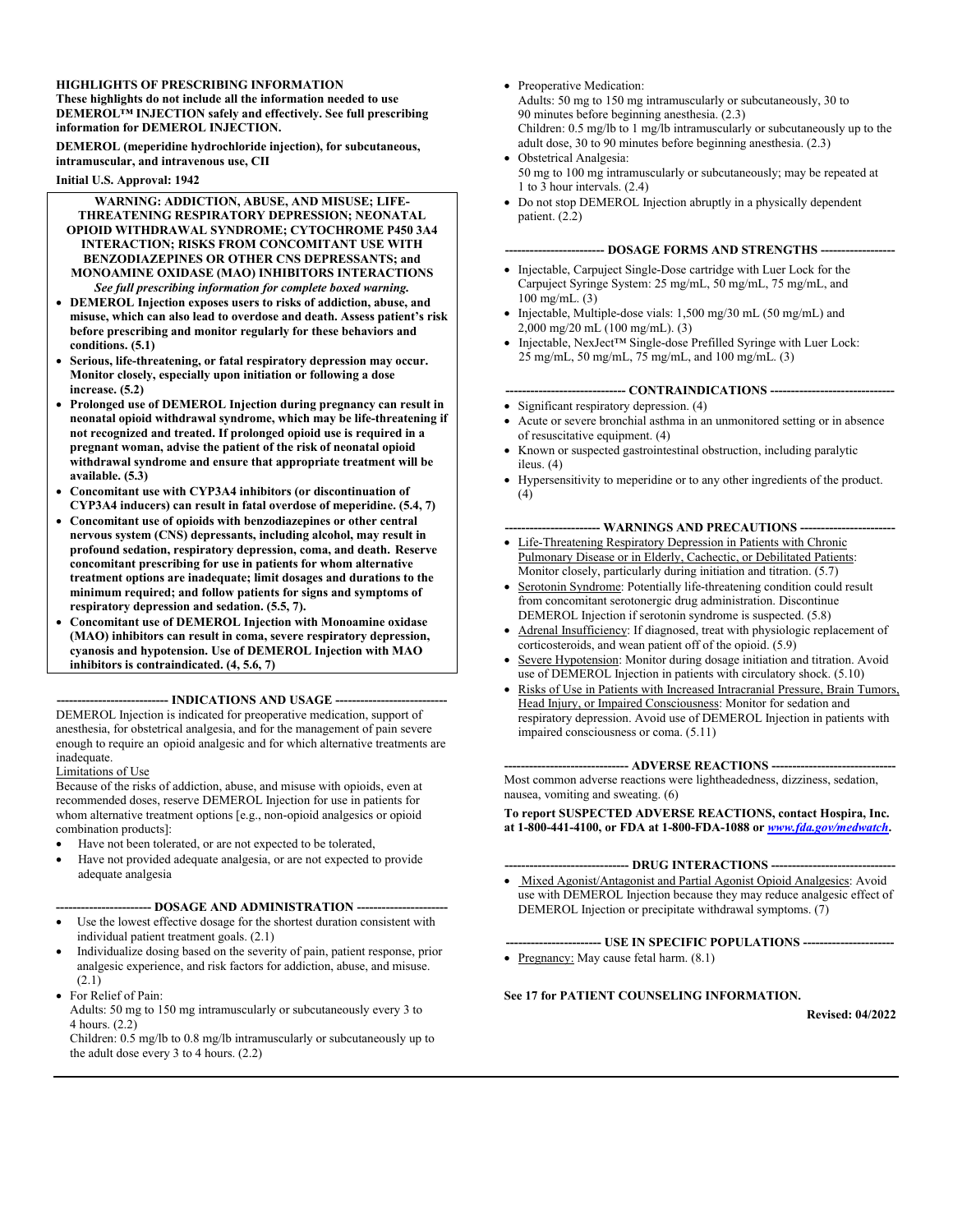#### **FULL PRESCRIBING INFORMATION: CONTENTS\***

**WARNING: ADDICTION, ABUSE, AND MISUSE; LIFE-THREATENTING RESPIRATORY DEPRESSION; NEONATAL OPIOID WITHDRAWAL SYNDROME; CYTOCHROME P450 3A4 INTERACTION; RISKS FROM CONCOMITANT USE WITH BENZODIAZEPINES OR OTHER CNS DEPRESSANTS; and MONOAMINE OXIDASE (MAO) INHIBITORS INTERACTION**

#### **1 INDICATIONS AND USAGE**

#### **2 DOSAGE AND ADMINISTRATION**

- 2.1 Important Dosage and Administration Instructions
- 2.2 For Management of Pain<br>2.3 For Preoperative Medical
- For Preoperative Medication
- 2.4 For Support of Anesthesia
- 2.5 For Obstetrical Analgesia
- 2.6 Dosage Modifications with Concomitant Phenothiazines<br>2.7 Instructions for Use of the Syringe Systems
- Instructions for Use of the Syringe Systems
- **3 DOSAGE FORMS AND STRENGTHS**

#### **4 CONTRAINDICATIONS**

#### **5 WARNINGS AND PRECAUTIONS**

- 5.1 Addiction, Abuse, and Misuse
- 5.2 Life-Threatening Respiratory Depression
- 5.3 Neonatal Opioid Withdrawal Syndrome<br>5.4 Risks of Concomitant Use or Discontinu
- Risks of Concomitant Use or Discontinuation of Cytochrome P450 3A4 Inhibitors and Inducers
- 5.5 Risks from Concomitant Use with Benzodiazepines or Other CNS Depressants
- 5.6 Fatal Interaction with Monoamine Oxidase Inhibitors
- 5.7 Life-Threatening Respiratory Depression in Patients with Chronic Pulmonary Disease or in Elderly, Cachectic, or Debilitated Patients
- 5.8 Serotonin Syndrome with Concomitant Use of Serotonergic Drugs
- 5.9 Adrenal Insufficiency<br>5.10 Severe Hypotension
- 5.10 Severe Hypotension<br>5.11 Risks of Use in Patie
- Risks of Use in Patients with Increased Intracranial Pressure, Brain Tumors, Head Injury, or Impaired Consciousness
- 5.12 Risks of Use in Patients with Gastrointestinal Conditions
- 5.13 Increased Risk of Seizures in Patients with Seizure Disorders
- 5.14 Withdrawal
- 5.15 Risks of Driving and Operating Machinery<br>5.16 Risks in Patients with Pheochromocytomas
- 5.16 Risks in Patients with Pheochromocytomas<br>5.17 Risk of Use in Patients with Atrial Flutter at
- Risk of Use in Patients with Atrial Flutter and Other
- Supraventricular Tachycardia
- 5.18 Intravenous Use

#### **6 ADVERSE REACTIONS**

**7 DRUG INTERACTIONS**

#### **8 USE IN SPECIFIC POPULATIONS**

- 8.1 Pregnancy<br>8.2 Lactation
	- I actation
	- 8.3 Females and Males of Reproductive Potential
	- 8.4 Pediatric Use
	- 8.5 Geriatric Use

#### **9 DRUG ABUSE AND DEPENDENCE**

- 9.1 Controlled Substance
- 9.2 Abuse<br>9.3 Depen
- Dependence
- **10 OVERDOSAGE**

#### **11 DESCRIPTION**

# **12 CLINICAL PHARMACOLOGY**

- Mechanism of Action
- 12.2 Pharmacodynamics
- 12.3 Pharmacokinetics
- **13 NONCLINICAL TOXICOLOGY**
	- Carcinogenesis, Mutagenesis, Impairment of Fertility

#### **16 HOW SUPPLIED/STORAGE AND HANDLING**

#### **17 PATIENT COUNSELING INFORMATION**

\* Sections or subsections omitted from the full prescribing information are not listed.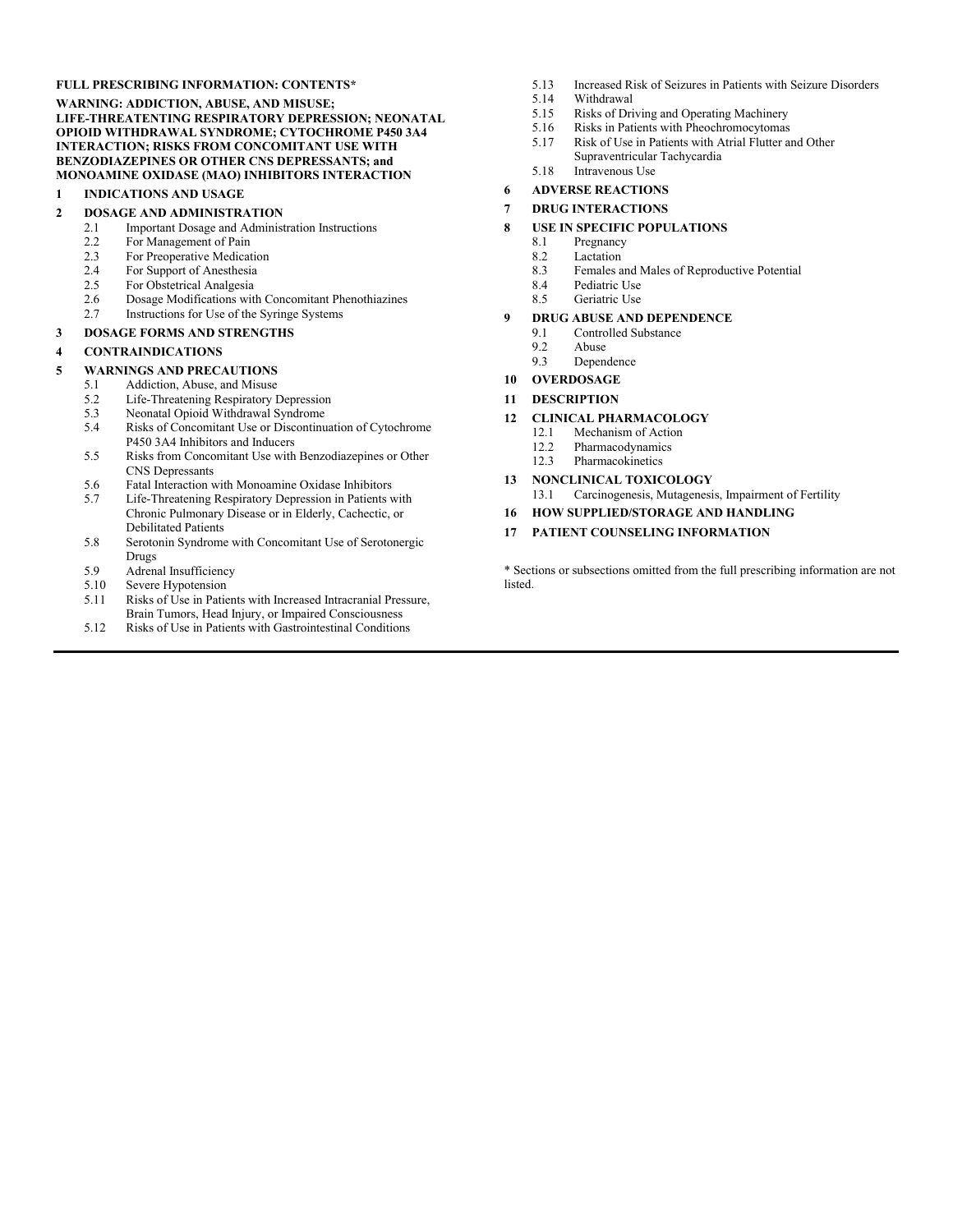#### **FULL PRESCRIBING INFORMATION**

#### **WARNING: ADDICTION, ABUSE, AND MISUSE; LIFE-THREATENING RESPIRATORY DEPRESSION; NEONATAL OPIOID WITHDRAWAL SYNDROME; CYTOCHROME P450 3A4 INTERACTION; RISKS FROM CONCOMITANT USE WITH BENZODIAZEPINES OR OTHER CNS DEPRESSANTS; and MONOAMINE OXIDASE (MOA) INHIBITORS INTERACTIONS**

### **Addiction, Abuse, and Misuse**

**DEMEROL Injection exposes patients and other users to the risks of opioid addiction, abuse, and misuse, which can lead to overdose and death. Assess each patient's risk prior to prescribing DEMEROL Injection, and monitor all patients regularly for the development of these behaviors and conditions** *[see Warnings and Precautions (5.1)]***.**

#### **Life-Threatening Respiratory Depression**

**Serious, life-threatening, or fatal respiratory depression may occur with use of DEMEROL Injection. Monitor for respiratory depression, especially during initiation of DEMEROL Injection or following a dose increase** *[see Warnings and Precautions (5.2)].*

#### **Neonatal Opioid Withdrawal Syndrome**

**Prolonged use of DEMEROL Injection during pregnancy can result in neonatal opioid withdrawal syndrome, which may be life-threatening if not recognized and treated, and requires management according to protocols developed by neonatology experts. If opioid use is required for a prolonged period in a pregnant woman, advise the patient of the risk of neonatal opioid withdrawal syndrome and ensure that appropriate treatment will be available** *[see Warnings and Precautions (5.3)]***.**

#### **Cytochrome P450 3A4 Interaction**

**The concomitant use of DEMEROL Injection with all cytochrome P450 3A4 inhibitors may result in an increase in meperidine plasma concentrations, which could increase or prolong adverse reactions and may cause potentially fatal respiratory depression. In addition, discontinuation of a concomitantly used cytochrome P450 3A4 inducer may result in an increase in meperidine plasma concentration. Monitor patients receiving DEMEROL Injection and any CYP3A4 inhibitor or inducer** *[see Warnings and Precautions (5.4), Drug Interactions (7)]***.**

#### **Risks From Concomitant Use with Benzodiazepines Or Other CNS Depressants**

**Concomitant use of opioids with benzodiazepines or other central nervous system (CNS) depressants, including alcohol, may result in profound sedation, respiratory depression, coma, and death** *[see Warnings and Precautions (5.5), Drug Interactions (7)]***.**

- **Reserve concomitant prescribing of DEMEROL Injection and benzodiazepines or other CNS depressants for use in patients for whom alternative treatment options are inadequate.**
- **Limit dosage and duration to the minimum required.**
- **Follow patients for signs and symptoms of respiratory depression and sedation.**

#### **Concomitant Use of DEMEROL Injection with Monoamine Oxidase (MAO) Inhibitors**

**Concomitant use of DEMEROL Injection with monoamine oxidase (MAO) inhibitors can result in coma, severe respiratory depression, cyanosis, and hypotension. Use of DEMEROL Injection with MAO inhibitors within last 14 days is contraindicated** *[see Contraindications (4), Warnings and Precautions (5.6), Drug Interactions (7)]***.**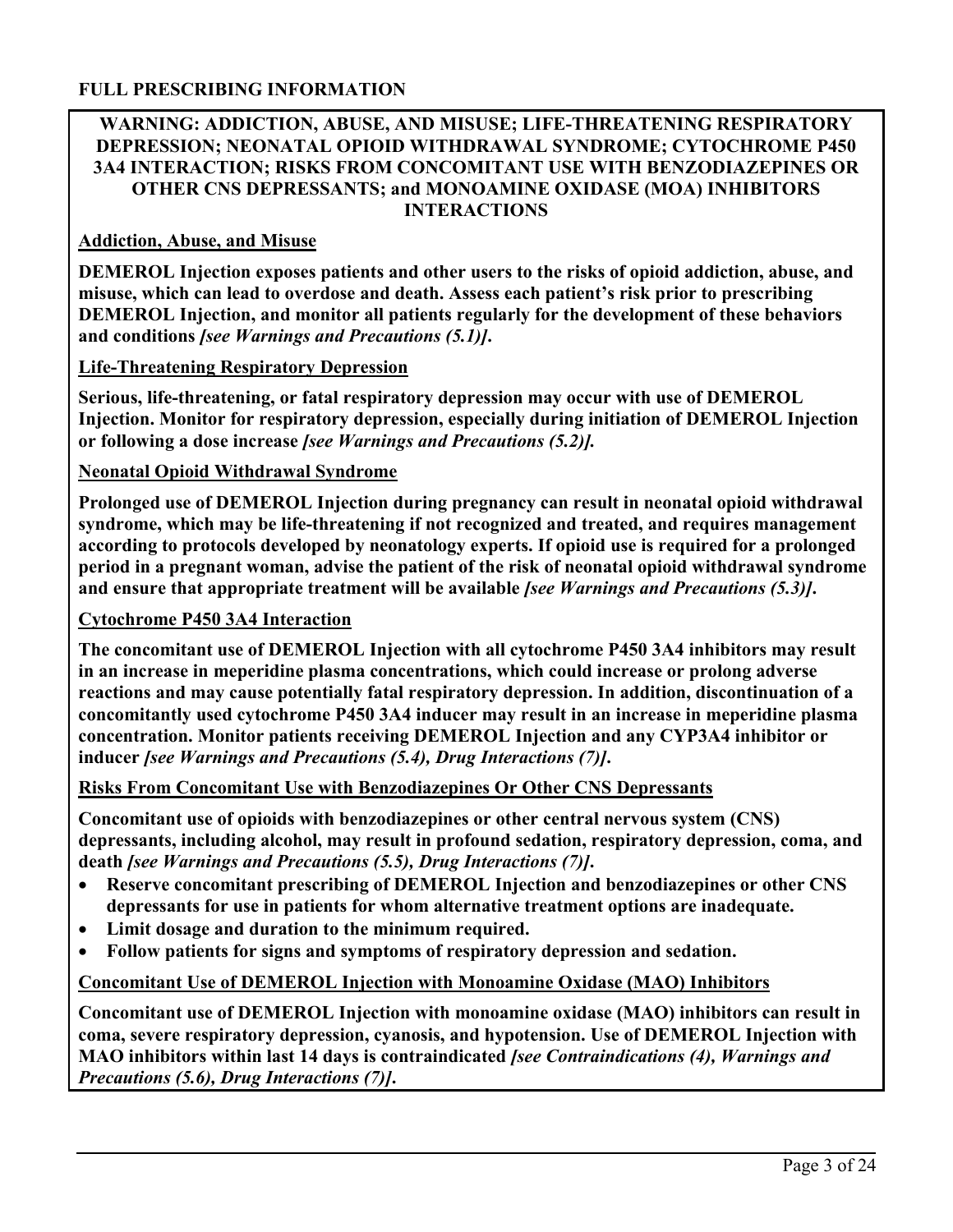# **1 INDICATIONS AND USAGE**

DEMEROL Injection is indicated for preoperative medication, support of anesthesia, and obstetrical analgesia.

DEMEROL Injection is indicated for the management of pain severe enough to require an opioid analgesic and for which alternative treatments are inadequate.

#### Limitations of Use

Because of the risks of addiction, abuse, and misuse with opioids, even at recommended doses *[see Warnings and Precautions (5.1)]*, reserve DEMEROL Injection for use in patients for whom alternative treatment options [e.g., non-opioid analgesics or opioid combination products]:

- Have not been tolerated, or are not expected to be tolerated
- Have not provided adequate analgesia, or are not expected to provide adequate analgesia

DEMEROL Injection should not be used for treatment of chronic pain. Prolonged DEMEROL Injection use may increase the risk of toxicity (e.g. seizures) from the accumulation of the meperidine metabolite, normeperidine.

# **2 DOSAGE AND ADMINISTRATION**

### **2.1 Important Dosage and Administration Instructions**

Use the lowest effective dosage for the shortest duration consistent with individual patient treatment goals *[see Warnings and Precautions (5)].*

Initiate the dosing regimen for each patient individually, taking into account the patient's severity of pain, patient response, prior analgesic treatment experience, and risk factors for addiction, abuse, and misuse *[see Warnings and Precautions (5.1)]*.

Monitor patients closely for respiratory depression, especially within the first 24-72 hours of initiating therapy and following dosage increases with DEMEROL Injection and adjust the dosage accordingly *[see Warnings and Precautions (5.2)].*

Parenteral drug products should be inspected visually for particulate and discoloration prior to administration whenever solution and container permit.

### **2.2 For Management of Pain**

### Initial Dosage

Dosage should be adjusted according to the severity of the pain and the response of the patient. While subcutaneous administration is suitable for occasional use, intramuscular administration is preferred when repeated doses are required. If intravenous administration is required, dosage should be decreased and the injection made very slowly, preferably utilizing a diluted solution.

*Adults:* The usual dosage is 50 mg to 150 mg intramuscularly or subcutaneously every 3 or 4 hours as needed for pain. Elderly patients should usually be given meperidine at the lower end of the dose range and observed closely.

*Children:* The usual dosage is 0.5 mg/lb to 0.8 mg/lb intramuscularly or subcutaneously up to the adult dose, every 3 or 4 hours as necessary.

Titration and Maintenance of Therapy

Individually titrate DEMEROL Injection to a dose that provides adequate analgesia and minimizes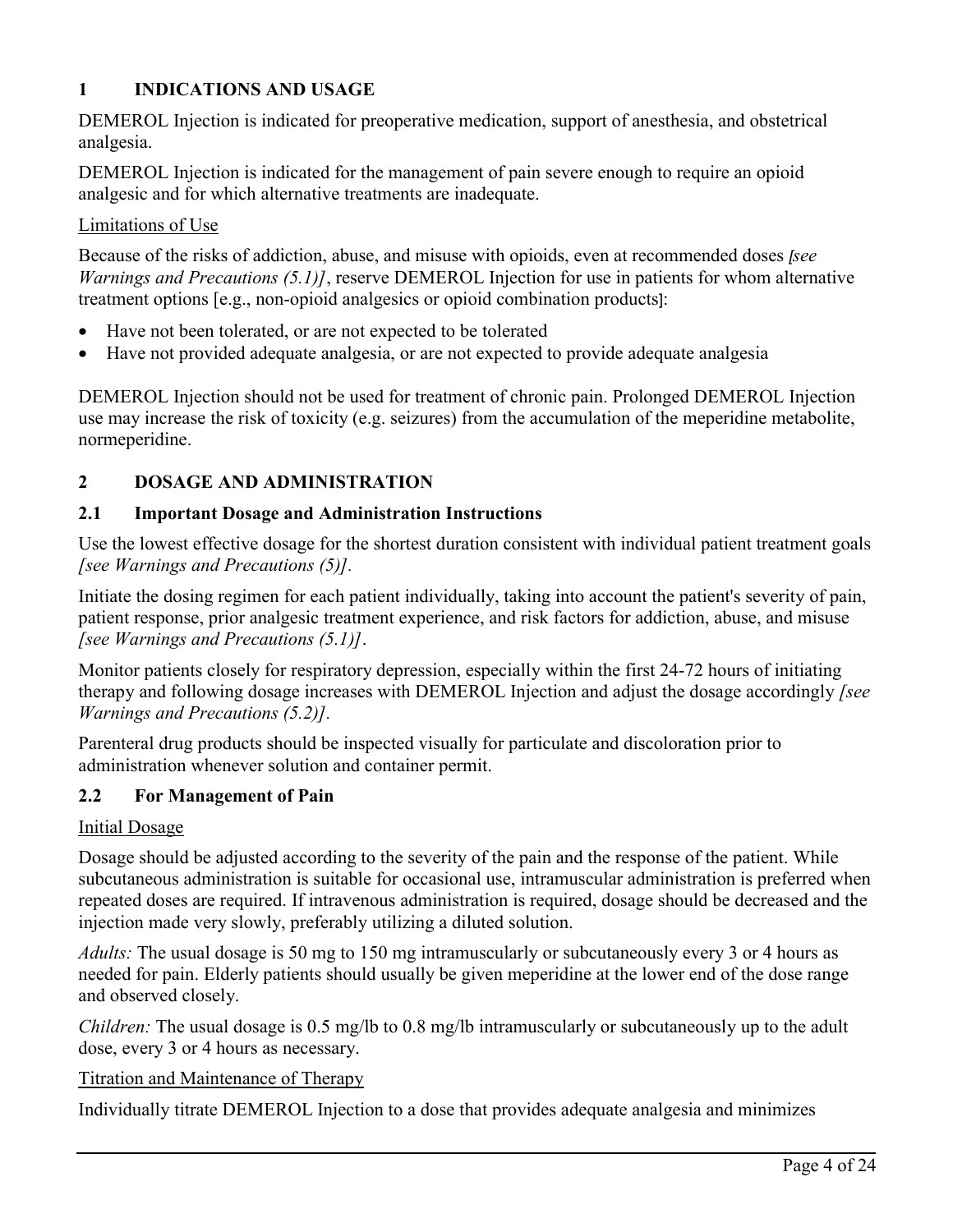adverse reactions. Continually reevaluate patients receiving DEMEROL Injection to assess the maintenance of pain control and the relative incidence of adverse reactions, as well as monitoring for the development of addiction, abuse, or misuse *[see Warnings and Precautions (5.1)]*. Frequent communication is important among the prescriber, other members of the health and care team, the patient, and the caregiver/family during periods of changing analgesic requirements, including initial titration.

If the level of pain increases after dosage stabilization, attempt to identify the source of increased pain before increasing the DEMEROL Injection dosage. If unacceptable opioid-related adverse reactions are observed, consider reducing the dosage. Adjust the dosage to obtain an appropriate balance between management of pain and opioid-related adverse reactions.

# Discontinuation of DEMEROL Injection

When a patient who has been taking DEMEROL Injection regularly and may be physically dependent no longer requires therapy with DEMEROL Injection, taper the dose gradually, by 25% to 50% every 2 to 4 days, while monitoring carefully for signs and symptoms of withdrawal. If the patient develops these signs or symptoms, raise the dose to the previous level and taper more slowly, either by increasing the interval between decreases, decreasing the amount of change in dose, or both. Do not abruptly discontinue DEMEROL Injection in a physically-dependent patient *[see Warnings and Precautions (5.13), Drug Abuse and Dependence (9.3)]*.

# **2.3 For Preoperative Medication**

*Adults:* The usual dosage is 50 mg to 100 mg intramuscularly or subcutaneously, 30 to 90 minutes before the beginning of anesthesia. Elderly patients should usually be given meperidine at the lower end of the dose range and observed closely.

*Children:* The usual dosage is 0.5 mg/lb to 1 mg/lb intramuscularly or subcutaneously up to the adult dose, 30 to 90 minutes before the beginning of anesthesia.

# **2.4 For Support of Anesthesia**

Repeated slow intravenous Injections of fractional doses (e.g., 10 mg/mL) or continuous intravenous infusion of a more dilute solution (e.g., 1 mg/mL) should be used. The dose should be titrated to the needs of the patient and will depend on the premedication and type of anesthesia being employed, the characteristics of the particular patient, and the nature and duration of the operative procedure. Elderly patients should usually be given meperidine at the lower end of the dose range and observed closely.

# **2.5 For Obstetrical Analgesia**

The usual dosage is 50 mg to 100 mg intramuscularly or subcutaneously when pain becomes regular, and may be repeated at 1- to 3-hour intervals.

### **2.6 Dosage Modifications with Concomitant Phenothiazines**

The dose of DEMEROL Injection should be proportionately reduced (usually by 25 to 50 percent) when administered concomitantly with phenothiazines and many other tranquilizers since they potentiate the action of DEMEROL Injection.

# **2.7 Instructions for Use of the Syringe Systems**

Instructions for using the Carpuject Syringe are available with the reusable Carpuject Holder. Carpuject Single-dose cartridges are to be used ONLY with Carpuject Holders.

To prevent needlestick injuries, needles should not be recapped, purposely bent, or broken by hand.

Blunt cannulas should not be recapped, purposely bent or broken by hand.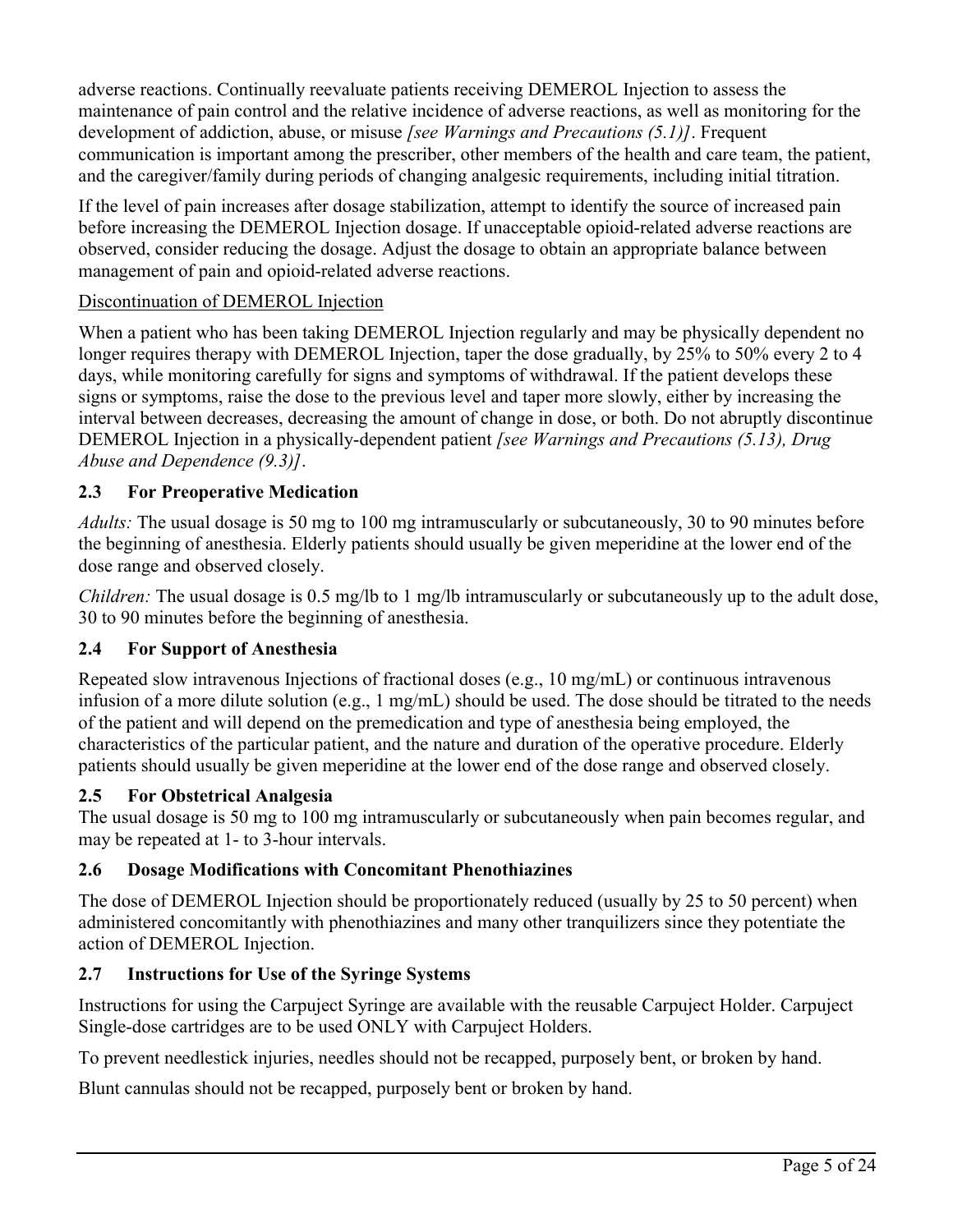# **3 DOSAGE FORMS AND STRENGTHS**

- Injectable, Carpuject Single-dose cartridge with Luer Lock for the Carpuject Syringe System: 25 mg/mL, 50 mg/mL, 75 mg/mL, and 100 mg/mL.
- Injectable, multiple-dose vials:  $1,500 \text{ mg}/30 \text{ mL}$  (50 mg/mL) and  $2,000 \text{ mg}/20 \text{ mL}$  (100 mg/mL), containing 0.1% metacresol as a preservative.
- Injectable, NexJect<sup>TM</sup> Single-dose Prefilled Syringe with Luer Lock: 25 mg/mL, 50 mg/mL, 75 mg/mL, and 100 mg/mL.

# **4 CONTRAINDICATIONS**

DEMEROL Injection is contraindicated in patients with:

- Significant respiratory depression *[see Warnings and Precautions (5.2)]*
- Acute or severe bronchial asthma in an unmonitored setting or in the absence of resuscitative equipment *[see Warnings and Precautions (5.2)]*
- Concomitant use of monoamine oxidase inhibitors (MAOIs) or within 14 days of having taken an MAOI *[see Warnings and Precautions (5.6), Drug Interactions (7)]*
- Known or suspected gastrointestinal obstruction, including paralytic ileus *[see Warnings and Precautions (5.12)]*
- Hypersensitivity to meperidine (e.g., anaphylaxis) *[see Adverse Reactions (6)]*

# **5 WARNINGS AND PRECAUTIONS**

# **5.1 Addiction, Abuse, and Misuse**

DEMEROL Injection contains meperidine, a Schedule II controlled substance. As an opioid, DEMEROL Injection exposes users to the risks of addiction, abuse, and misuse *[see Drug Abuse and Dependence (9)].*

Although the risk of addiction in any individual is unknown, it can occur in patients appropriately prescribed DEMEROL Injection. Addiction can occur at recommended dosages and if the drug is misused or abused.

Assess each patient's risk for opioid addiction, abuse, or misuse prior to prescribing DEMEROL Injection, and monitor all patients receiving DEMEROL Injection for the development of these behaviors and conditions. Risks are increased in patients with a personal or family history of substance abuse (including drug or alcohol abuse or addiction) or mental illness (e.g., major depression). The potential for these risks should not, however, prevent the proper management of pain in any given patient. Patients at increased risk may be prescribed opioids such as DEMEROL Injection, but use in such patients necessitates intensive counseling about the risks and proper use of DEMEROL Injection along with intensive monitoring for signs of addiction, abuse, and misuse.

Opioids are sought by drug abusers and people with addiction disorders and are subject to criminal diversion. Consider these risks when prescribing or dispensing DEMEROL Injection. Strategies to reduce these risks include prescribing the drug in the smallest appropriate quantity.

Contact local state professional licensing board or state controlled substances authority for information on how to prevent and detect abuse or diversion of this product.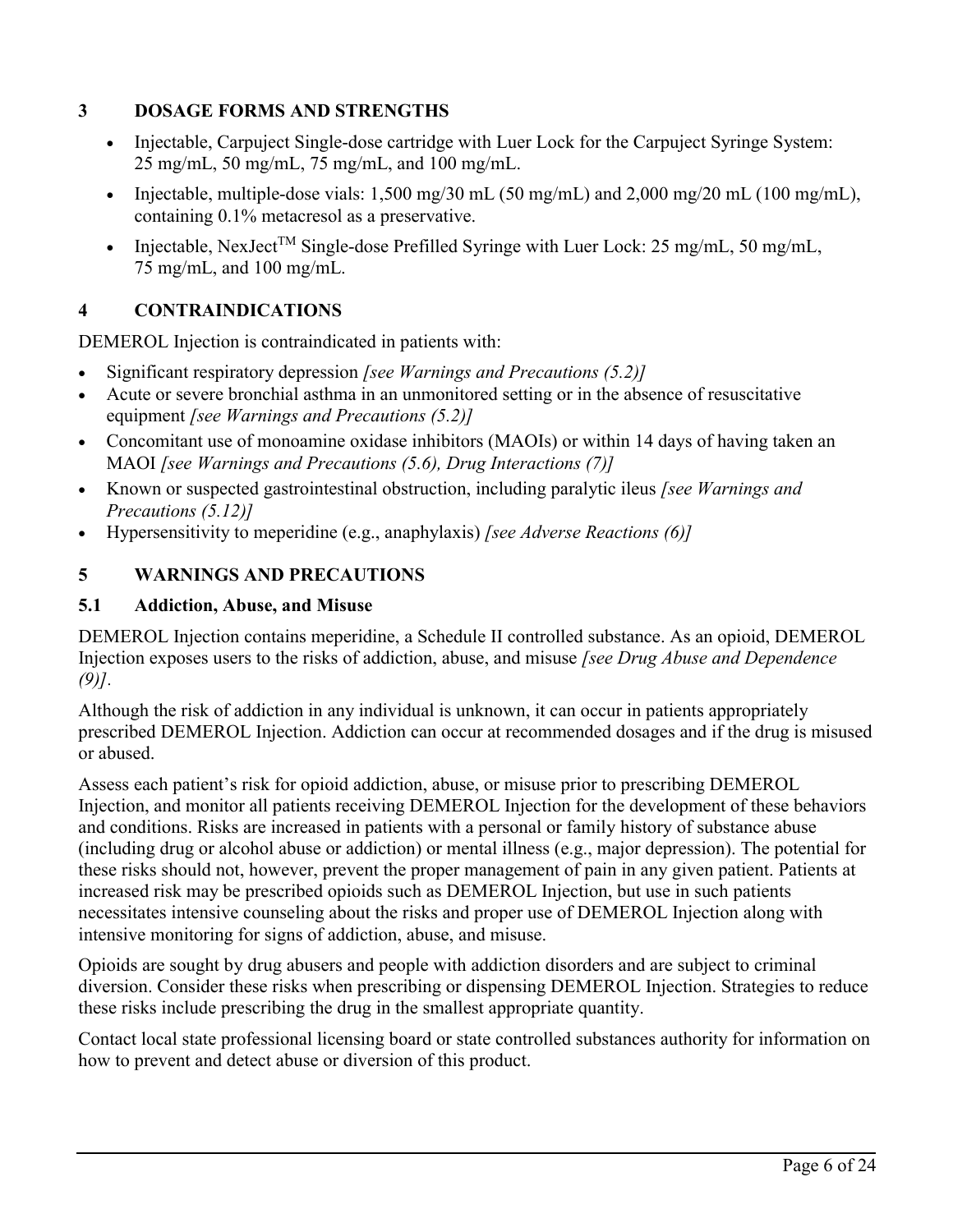# **5.2 Life-Threatening Respiratory Depression**

Serious, life-threatening, or fatal respiratory depression has been reported with the use of opioids, even when used as recommended. Respiratory depression, if not immediately recognized and treated, may lead to respiratory arrest and death. Management of respiratory depression may include close observation, supportive measures, and use of opioid antagonists, depending on the patient's clinical status *[see Overdosage (10)]*. Carbon dioxide  $(CO_2)$  retention from opioid-induced respiratory depression can exacerbate the sedating effects of opioids.

While serious, life-threatening, or fatal respiratory depression can occur at any time during the use of DEMEROL Injection, the risk is greatest during the initiation of therapy or following a dosage increase. Monitor patients closely for respiratory depression, especially within the first 24 to 72 hours of initiating therapy with and following dosage increases of DEMEROL Injection.

To reduce the risk of respiratory depression, proper dosing and titration of DEMEROL Injection are essential *[see Dosage and Administration (2.3)]*. Overestimating the DEMEROL Injection dosage when converting patients from another opioid product can result in a fatal overdose with the first dose.

Opioids can cause sleep-related breathing disorders including central sleep apnea (CSA) and sleep-related hypoxemia. Opioid use increases the risk of CSA in a dose-dependent fashion. In patients who present with CSA, consider decreasing the opioid dosage using best practices for opioid taper *[see Dosage and Administration (2.1)].*

# **5.3 Neonatal Opioid Withdrawal Syndrome**

Prolonged use of DEMEROL Injection during pregnancy can result in withdrawal in the neonate. Neonatal opioid withdrawal syndrome, unlike opioid withdrawal syndrome in adults, may be lifethreatening if not recognized and treated, and requires management according to protocols developed by neonatology experts. Observe newborns for signs of neonatal opioid withdrawal syndrome and manage accordingly. Advise pregnant women using opioids of neonatal opioid withdrawal syndrome and ensure that appropriate treatment will be available *[see Use in Specific Populations (8.1), Patient Counseling Information (17)]*.

### **5.4 Risks of Concomitant Use or Discontinuation of Cytochrome P450 3A4 Inhibitors and Inducers**

Concomitant use of DEMEROL Injection with a CYP3A4 inhibitor, such as macrolide antibiotics (e.g., erythromycin), azole-antifungal agents (e.g., ketoconazole), and protease inhibitors (e.g., ritonavir), may increase plasma concentrations of meperidine and prolong opioid adverse reactions, which may cause potentially fatal respiratory depression *[see Warnings and Precautions (5.4)]*, particularly when an inhibitor is added after a stable dose of DEMEROL Injection is achieved. Similarly, discontinuation of a CYP3A4 inducer, such as rifampin, carbamazepine, and phenytoin, in DEMEROL-Injection treated patients may increase meperidine plasma concentrations and prolong opioid adverse reactions. When using DEMEROL Injection with CYP3A4 inhibitors or discontinuing CYP3A4 inducers in DEMEROL-Injection treated patients, monitor patients closely at frequent intervals and consider dosage reduction of DEMEROL Injection until stable drug effects are achieved *[Drug Interactions (7)].*

Concomitant use of DEMEROL Injection with CYP3A4 inducers or discontinuation of a CYP3A4 inhibitor could decrease meperidine plasma concentrations, decrease opioid efficacy or, possibly, lead to a withdrawal syndrome in a patient who had developed physical dependence to meperidine. When using DEMEROL Injection with CYP3A4 inducers or discontinuing CYP3A4 inhibitors, monitor patients closely at frequent intervals and consider increasing the opioid dosage if needed to maintain adequate analgesia or if symptoms of opioid withdrawal occur *[see Drug Interactions (7)]*.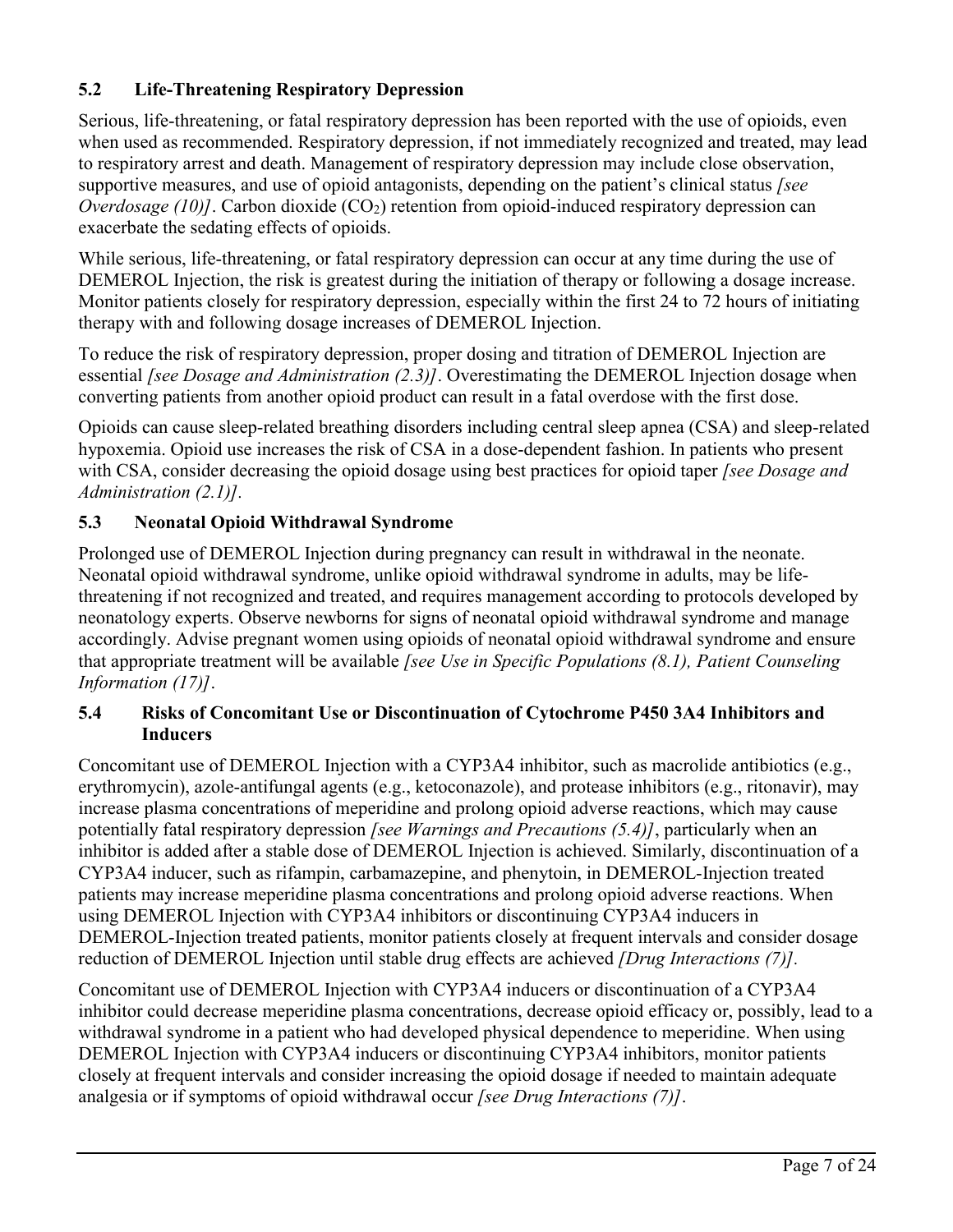# **5.5 Risks from Concomitant Use with Benzodiazepines or Other CNS Depressants**

Profound sedation, respiratory depression, coma, and death may result from the concomitant use of DEMEROL Injection with benzodiazepines or other CNS depressants (e.g., non-benzodiazepine sedatives/hypnotics, anxiolytics, tranquilizers, muscle relaxants, general anesthetics, antipsychotics, other opioids, alcohol). Because of these risks, reserve concomitant prescribing of these drugs for use in patients for whom alternative treatment options are inadequate.

Observational studies have demonstrated that concomitant use of opioid analgesics and benzodiazepines increases the risk of drug-related mortality compared to use of opioid analgesics alone. Because of similar pharmacological properties, it is reasonable to expect similar risk with the concomitant use of other CNS depressant drugs with opioid analgesics *[see Drug Interactions (7)]*.

If the decision is made to prescribe a benzodiazepine or other CNS depressant concomitantly with an opioid analgesic, prescribe the lowest effective dosages and minimum durations of concomitant use. In patients already receiving an opioid analgesic, prescribe a lower initial dose of the benzodiazepine or other CNS depressant than indicated in the absence of an opioid, and titrate based on clinical response. If an opioid analgesic is initiated in a patient already taking a benzodiazepine or other CNS depressant, prescribe a lower initial dose of the opioid analgesic, and titrate based on clinical response. Follow patients closely for signs and symptoms of respiratory depression and sedation.

Advise both patients and caregivers about the risks of respiratory depression and sedation when DEMEROL Injection is used with benzodiazepines or other CNS depressants (including alcohol and illicit drugs). Advise patients not to drive or operate heavy machinery until the effects of concomitant use of the benzodiazepine or other CNS depressant have been determined. Screen patients for risk of substance use disorders, including opioid abuse and misuse, and warn them of the risk for overdose and death associated with the use of additional CNS depressants including alcohol and illicit drugs *[see Drug Interactions (7), Patient Counseling Information (17)]*.

# **5.6 Fatal Interaction with Monoamine Oxidase Inhibitors**

Meperidine is contraindicated in patients who are receiving monoamine oxidase (MAO) inhibitors or those who have recently received such agents. Therapeutic doses of meperidine have occasionally precipitated unpredictable, severe, and occasionally fatal reactions in patients who have received such agents within 14 days. The mechanism of these reactions is unclear, but may be related to a preexisting hyperphenylalaninemia. Some have been characterized by coma, severe respiratory depression, cyanosis, and hypotension, and have resembled the syndrome of acute narcotic overdose. Serotonin syndrome with agitation, hyperthermia, diarrhea, tachycardia, sweating, tremors and impaired consciousness may also occur. In other reactions the predominant manifestations have been hyperexcitability, convulsions, tachycardia, hyperpyrexia, and hypertension.

Do not use DEMEROL Injection in patients taking MAOIs or within 14 days of stopping such treatment. Intravenous hydrocortisone or prednisolone have been used to treat severe reactions, with the addition of intravenous chlorpromazine in those cases exhibiting hypertension and hyperpyrexia. The usefulness and safety of narcotic antagonists in the treatment of these reactions is unknown.

### **5.7 Life-Threatening Respiratory Depression in Patients with Chronic Pulmonary Disease or in Elderly, Cachectic, or Debilitated Patients**

The use of DEMEROL Injection in patients with acute or severe bronchial asthma in an unmonitored setting or in the absence of resuscitative equipment is contraindicated.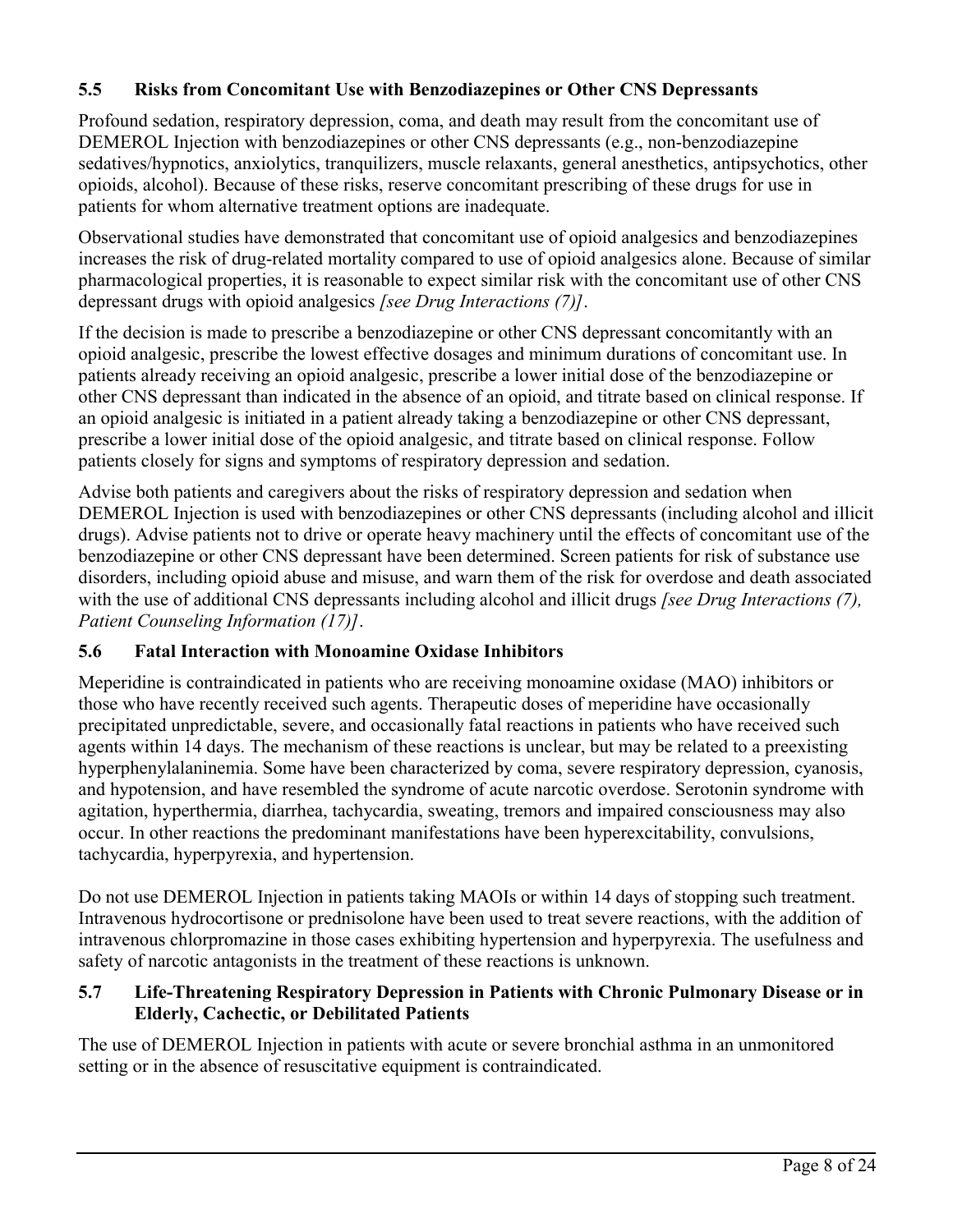*Patients with Chronic Pulmonary Disease:* DEMEROL-Injection treated patients with significant chronic obstructive pulmonary disease or cor pulmonale, and those with a substantially decreased respiratory reserve, hypoxia, hypercapnia, or pre-existing respiratory depression are at increased risk of decreased respiratory drive including apnea, even at recommended dosages of DEMEROL Injection *[see Warnings and Precautions (5.2)].*

*Elderly, Cachectic, or Debilitated Patients:* Life-threatening respiratory depression is more likely to occur in elderly, cachectic, or debilitated patients because they may have altered pharmacokinetics or altered clearance compared to younger, healthier patients *[see Warnings and Precautions (5.2)].*

Monitor such patients closely, particularly when initiating and titrating DEMEROL Injection and when DEMEROL Injection is given concomitantly with other drugs that depress respiration *[see Warnings and Precautions (5.2)].*

Alternatively, consider the use of non-opioid analgesics in these patients.

# **5.8 Serotonin Syndrome with Concomitant Use of Serotonergic Drugs**

Cases of serotonin syndrome, a potentially life-threatening condition, have been reported during concomitant use of DEMEROL Injection with serotonergic drugs. Serotonergic drugs include selective serotonin reuptake inhibitors (SSRIs), serotonin and norepinephrine reuptake inhibitors (SNRIs), tricyclic antidepressants (TCAs), triptans, 5-HT3 receptor antagonists, drugs that affect the serotonergic neurotransmitter system (e.g., mirtazapine, trazodone, tramadol), certain muscle relaxants (i.e., cyclobenzaprine, metaxalone), and drugs that impair metabolism of serotonin (including MAO inhibitors, both those intended to treat psychiatric disorders and also others, such as linezolid and intravenous methylene blue) *[see Drug Interactions (7)]*. This may occur within the recommended dosage range.

Serotonin syndrome symptoms may include mental status changes (e.g., agitation, hallucinations, coma), autonomic instability (e.g., tachycardia, labile blood pressure, hyperthermia), neuromuscular aberrations (e.g., hyperreflexia, incoordination, rigidity), and/or gastrointestinal symptoms (e.g., nausea, vomiting, diarrhea). The onset of symptoms generally occurs within several hours to a few days of concomitant use, but may occur later than that. Discontinue DEMEROL Injection if serotonin syndrome is suspected.

# **5.9 Adrenal Insufficiency**

Cases of adrenal insufficiency have been reported with opioid use, more often following greater than one month of use. Presentation of adrenal insufficiency may include non-specific symptoms and signs including nausea, vomiting, anorexia, fatigue, weakness, dizziness, and low blood pressure. If adrenal insufficiency is suspected, confirm the diagnosis with diagnostic testing as soon as possible. If adrenal insufficiency is diagnosed, treat with physiologic replacement doses of corticosteroids. Wean the patient off of the opioid to allow adrenal function to recover and continue corticosteroid treatment until adrenal function recovers. Other opioids may be tried as some cases reported use of a different opioid without recurrence of adrenal insufficiency. The information available does not identify any particular opioids as being more likely to be associated with adrenal insufficiency.

# **5.10 Severe Hypotension**

DEMEROL Injection may cause severe hypotension including orthostatic hypotension and syncope in ambulatory patients. There is increased risk in patients whose ability to maintain blood pressure has already been compromised by a reduced blood volume or concurrent administration of certain CNS depressant drugs (e.g., phenothiazines or general anesthetics) *[see Drug Interactions (7)].* Monitor these patients for signs of hypotension after initiating or titrating the dosage of DEMEROL Injection. In patients with circulatory shock, DEMEROL Injection may cause vasodilation that can further reduce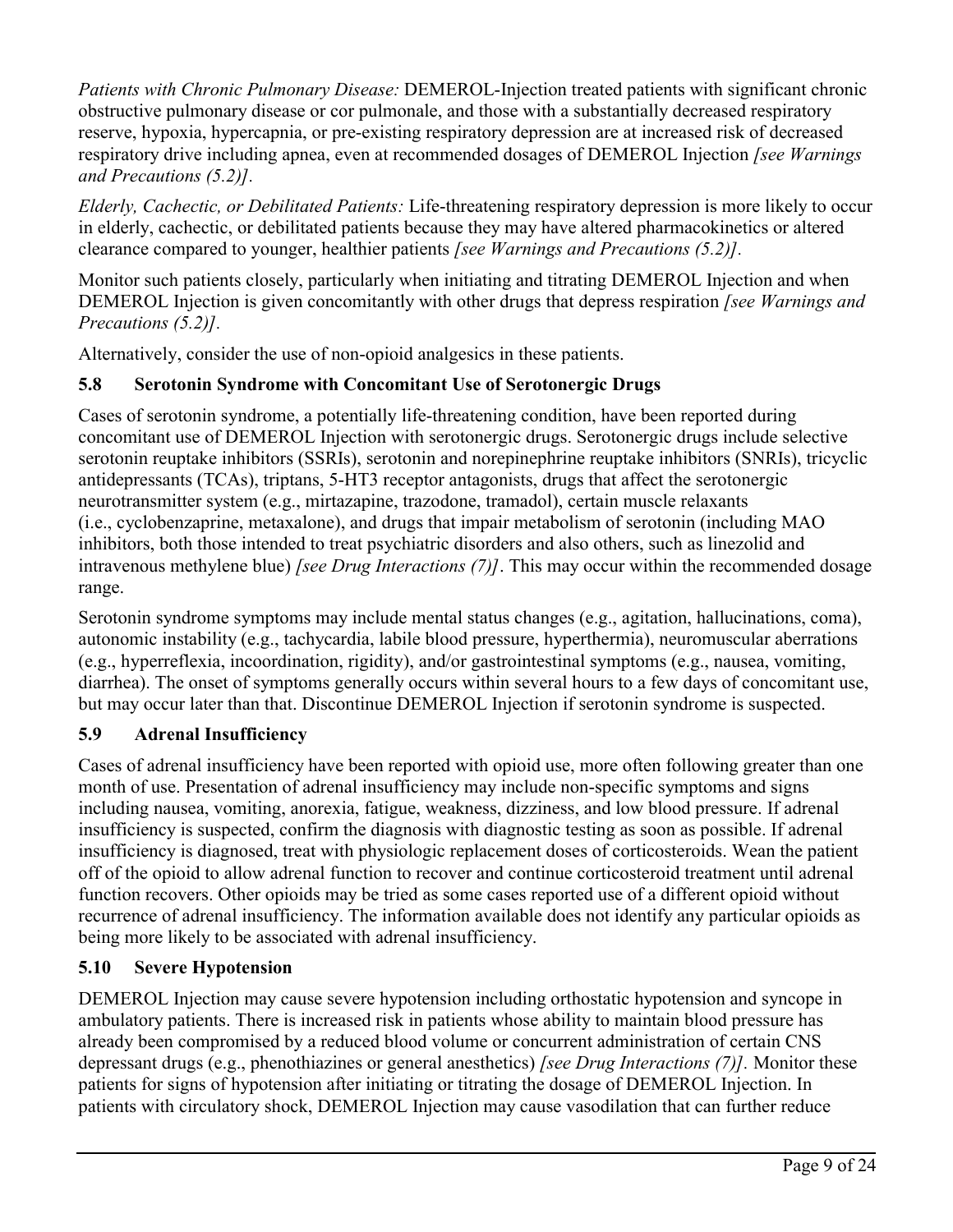cardiac output and blood pressure. Avoid the use of DEMEROL Injection in patients with circulatory shock.

### **5.11 Risks of Use in Patients with Increased Intracranial Pressure, Brain Tumors, Head Injury, or Impaired Consciousness**

In patients who may be susceptible to the intracranial effects of  $CO<sub>2</sub>$  retention (e.g., those with evidence of increased intracranial pressure or brain tumors), DEMEROL Injection may reduce respiratory drive, and the resultant CO<sup>2</sup> retention can further increase intracranial pressure. Monitor such patients for signs of sedation and respiratory depression, particularly when initiating therapy with DEMEROL Injection.

Opioids may also obscure the clinical course in a patient with a head injury. Avoid the use of DEMEROL Injection in patients with impaired consciousness or coma.

# **5.12 Risks of Use in Patients with Gastrointestinal Conditions**

DEMEROL Injection is contraindicated in patients with known or suspected gastrointestinal obstruction, including paralytic ileus.

The meperidine in DEMEROL Injection may cause spasm of the sphincter of Oddi. Opioids may cause increases in serum amylase. Monitor patients with biliary tract disease, including acute pancreatitis, for worsening symptoms.

# **5.13 Increased Risk of Seizures in Patients with Seizure Disorders**

The meperidine in DEMEROL Injection may increase the frequency of seizures in patients with seizure disorders, and may increase the risk of seizures occurring in other clinical settings associated with seizures. Monitor patients with a history of seizure disorders for worsened seizure control during DEMEROL Injection therapy. Prolonged meperidine use may increase the risk of toxicity (e.g., seizures) from the accumulation of the meperidine metabolite, normeperidine.

# **5.14 Withdrawal**

Avoid the use of mixed agonist/antagonist (e.g., pentazocine, nalbuphine, and butorphanol) or partial agonist (e.g., buprenorphine) analgesics in patients who are receiving a full opioid agonist analgesic, including DEMEROL Injection. In these patients, mixed agonist/antagonist and partial agonist analgesics may reduce the analgesic effect and/or precipitate withdrawal symptoms.

When discontinuing DEMEROL Injection, gradually taper the dosage *[see Dosage and Administration (2.4)]*. Do not abruptly discontinue DEMEROL Injection *[see Drug Abuse and Dependence (9.3)]*.

# **5.15 Risks of Driving and Operating Machinery**

DEMEROL Injection may impair the mental or physical abilities needed to perform potentially hazardous activities such as driving a car or operating machinery. Warn patients not to drive or operate dangerous machinery unless they are tolerant to the effects of DEMEROL Injection and know how they will react to the medication.

# **5.16 Risks in Patients with Pheochromocytoma**

In patients with pheochromocytoma, meperidine has been reported to provoke hypertension.

# **5.17 Risk of Use in Patients with Atrial Flutter and Other Supraventricular Tachycardias**

DEMEROL Injection should be used with caution in patients with atrial flutter and other supraventricular tachycardias because of a possible vagolytic action which may produce a significant increase in the ventricular response rate.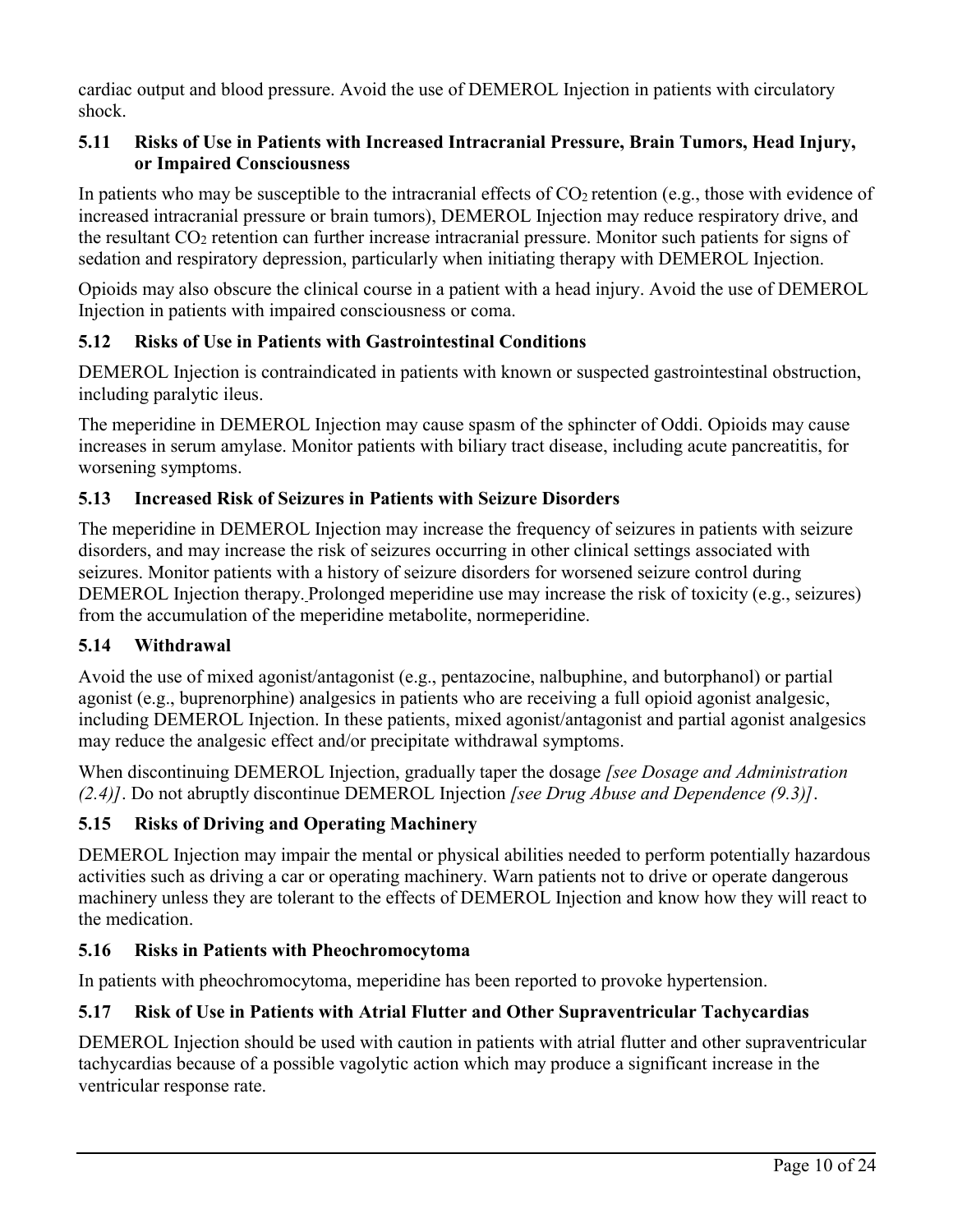### **5.18 Intravenous Use**

If necessary, meperidine may be given intravenously, but the injection should be given very slowly, preferably in the form of a diluted solution. Rapid intravenous injection of narcotic analgesics, including meperidine, increases the incidence of adverse reactions; severe respiratory depression, apnea, hypotension, peripheral circulatory collapse, and cardiac arrest have occurred. Meperidine should not be administered intravenously unless a narcotic antagonist and the facilities for assisted or controlled respiration are immediately available. When meperidine is given parenterally, especially intravenously, the patient should be lying down.

### **6 ADVERSE REACTIONS**

The following serious adverse reactions are described, or described in greater detail, in other sections:

- Addiction, Abuse, and Misuse *[see Warnings and Precautions (5.1)]*
- Life-Threatening Respiratory Depression *[see Warnings and Precautions (5.2)]*
- Neonatal Opioid Withdrawal Syndrome *[see Warnings and Precautions (5.3)]*
- Interactions with Benzodiazepines or Other CNS Depressants *[see Warnings and Precautions (5.5)]*
- Adrenal Insufficiency *[see Warnings and Precautions (5.9)]*
- Severe Hypotension *[see Warnings and Precautions (5.10)]*
- Gastrointestinal Adverse Reactions *[see Warnings and Precautions (5.12)]*
- Seizures *[see Warnings and Precautions (5.13)]*
- Withdrawal *[see Warnings and Precautions (5.14)]*

The following adverse reactions associated with the use of meperidine were identified in clinical studies or postmarketing reports. Because some of these reactions were reported voluntarily from a population of uncertain size, it is not always possible to reliably estimate their frequency or establish a causal relationship to drug exposure.

The major hazards of meperidine, as with other opioid analgesics, are respiratory depression and, to a lesser degree, circulatory depression; respiratory arrest, shock, and cardiac arrest have occurred.

The most frequently observed adverse reactions include lightheadedness, dizziness, sedation, nausea, vomiting, and sweating. These effects seem to be more prominent in ambulatory patients and in those who are not experiencing severe pain. In such individuals, lower doses are advisable. Some adverse reactions in ambulatory patients may be alleviated if the patient lies down.

Other adverse reactions include:

*Nervous System.* Mood changes (e.g. euphoria, dysphoria), weakness, headache, agitation, tremor, involuntary muscle movements (e.g. muscle twitches, myoclonus), severe convulsions, transient hallucinations and disorientation, confusion, delirium, visual disturbances.

Inadvertent injection about a nerve trunk may result in sensory-motor paralysis which is usually, though not always, transitory.

*Gastrointestinal.* Dry mouth, constipation, biliary tract spasm.

*Cardiovascular.* Flushing of the face, tachycardia, bradycardia, palpitation, hypotension *[see Warnings and Precautions (5.17)]*, syncope, phlebitis following intravenous injection.

*Genitourinary.* Urinary retention.

*Allergic.* Pruritus, urticaria, other skin rashes, wheal and flare over the vein with intravenous injection.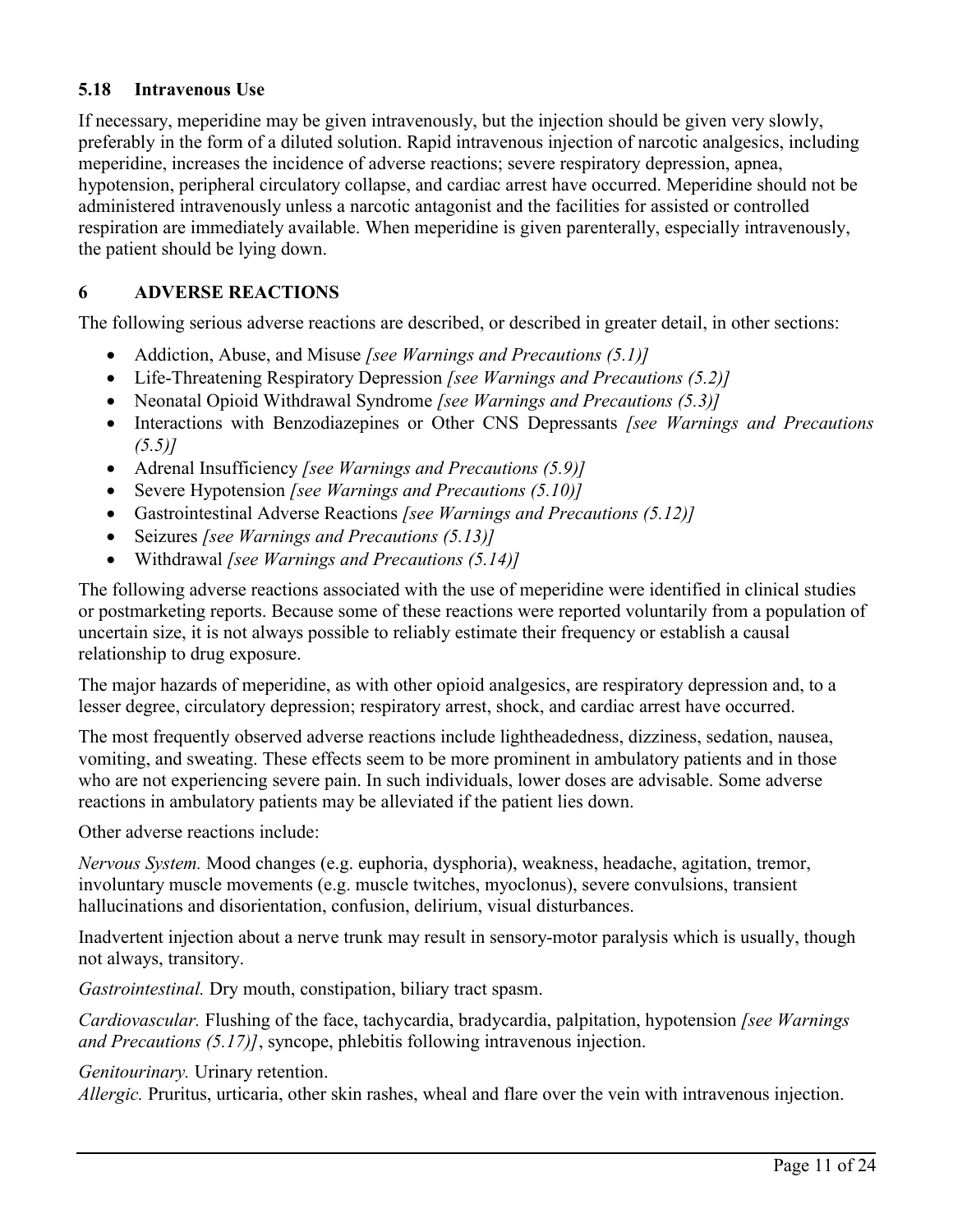Hypersensitivity reactions, anaphylaxis.

Histamine release leading to hypotension and/or tachycardia, flushing, sweating, and pruritus. *Other*. Pain at injection site; local tissue irritation and induration following subcutaneous injection, particularly when repeated; antidiuretic effect.

Serotonin syndrome: Cases of serotonin syndrome, a potentially life-threatening condition, have been reported during concomitant use of opioids with serotonergic drugs.

Adrenal insufficiency: Cases of adrenal insufficiency have been reported with opioid use, more often following greater than one month of use.

Androgen deficiency: Cases of androgen deficiency have occurred with chronic use of opioids *[see Clinical Pharmacology (12.2)]*.

### **7 DRUG INTERACTIONS**

Table 1 includes clinically significant drug interactions with DEMEROL Injection.

| Table 1: Clinically Significant Drug Interactions with DEMEROL Injection |                                                                                                                                                                                                                                                                                                                                                                                                                                                                                                                                                                                                                                                                                                                                                                                                                                                                                                               |  |
|--------------------------------------------------------------------------|---------------------------------------------------------------------------------------------------------------------------------------------------------------------------------------------------------------------------------------------------------------------------------------------------------------------------------------------------------------------------------------------------------------------------------------------------------------------------------------------------------------------------------------------------------------------------------------------------------------------------------------------------------------------------------------------------------------------------------------------------------------------------------------------------------------------------------------------------------------------------------------------------------------|--|
| <b>Monoamine Oxidase Inhibitors (MAOIs)</b>                              |                                                                                                                                                                                                                                                                                                                                                                                                                                                                                                                                                                                                                                                                                                                                                                                                                                                                                                               |  |
| Clinical Impact:                                                         | Meperidine is contraindicated in patients who are receiving monoamine oxidase (MAO)<br>inhibitors or those who have recently received such agents. Therapeutic doses of meperidine have<br>occasionally precipitated unpredictable, severe, and occasionally fatal reactions in patients who<br>have received such agents within 14 days. The mechanism of these reactions is unclear, but may<br>be related to a preexisting hyperphenylalaninemia. Some have been characterized by coma,<br>severe respiratory depression, cyanosis, and hypotension, and have resembled the syndrome of<br>acute narcotic overdose. Serotonin syndrome with agitation, hyperthermia, diarrhea, tachycardia,<br>sweating, tremors and impaired consciousness may also occur. In other reactions the predominant<br>manifestations have been hyperexcitability, convulsions, tachycardia, hyperpyrexia, and<br>hypertension. |  |
| Intervention:                                                            | Do not use DEMEROL Injection in patients taking MAOIs or within 14 days of stopping such<br>treatment.<br>Intravenous hydrocortisone or prednisolone have been used to treat severe reactions, with the<br>addition of intravenous chlorpromazine in those cases exhibiting hypertension and hyperpyrexia.<br>The usefulness and safety of narcotic antagonists in the treatment of these reactions is unknown.                                                                                                                                                                                                                                                                                                                                                                                                                                                                                               |  |
| Examples:                                                                | Phenelzine, tranylcypromine, linezolid                                                                                                                                                                                                                                                                                                                                                                                                                                                                                                                                                                                                                                                                                                                                                                                                                                                                        |  |
| Inhibitors of CYP3A4 and CYP2B6                                          |                                                                                                                                                                                                                                                                                                                                                                                                                                                                                                                                                                                                                                                                                                                                                                                                                                                                                                               |  |
| Clinical Impact:                                                         | The concomitant use of DEMEROL Injection and CYP3A4 or CYP2B6 inhibitors can increase<br>the plasma concentration of meperidine, resulting in increased or prolonged opioid effects. These<br>effects could be more pronounced with concomitant use of DEMEROL Injection and CYP2B6<br>and CYP3A4 inhibitors, particularly when an inhibitor is added after a stable dose of DEMEROL<br>Injection is achieved [see Warnings and Precautions (5.4)].<br>After stopping a CYP3A4 inhibitor, as the effects of the inhibitor decline, the meperidine plasma<br>concentration will decrease [see Clinical Pharmacology (12.3)], resulting in decreased opioid                                                                                                                                                                                                                                                     |  |
|                                                                          | efficacy or a withdrawal syndrome in patients who had developed physical dependence to<br>meperidine.                                                                                                                                                                                                                                                                                                                                                                                                                                                                                                                                                                                                                                                                                                                                                                                                         |  |
| Intervention:                                                            | If concomitant use is necessary, consider dosage reduction of DEMEROL Injection until stable<br>drug effects are achieved. Monitor patients for respiratory depression and sedation at frequent<br>intervals.<br>If a CYP3A4 or CYP2B6 inhibitor is discontinued, consider increasing the DEMEROL Injection<br>dosage until stable drug effects are achieved.<br>Monitor for signs of opioid withdrawal.                                                                                                                                                                                                                                                                                                                                                                                                                                                                                                      |  |
| Examples:                                                                | Macrolide antibiotics (e.g., erythromycin), azole-antifungal agents (e.g. ketoconizole), protease<br>inhibitors (e.g., ritonavir)                                                                                                                                                                                                                                                                                                                                                                                                                                                                                                                                                                                                                                                                                                                                                                             |  |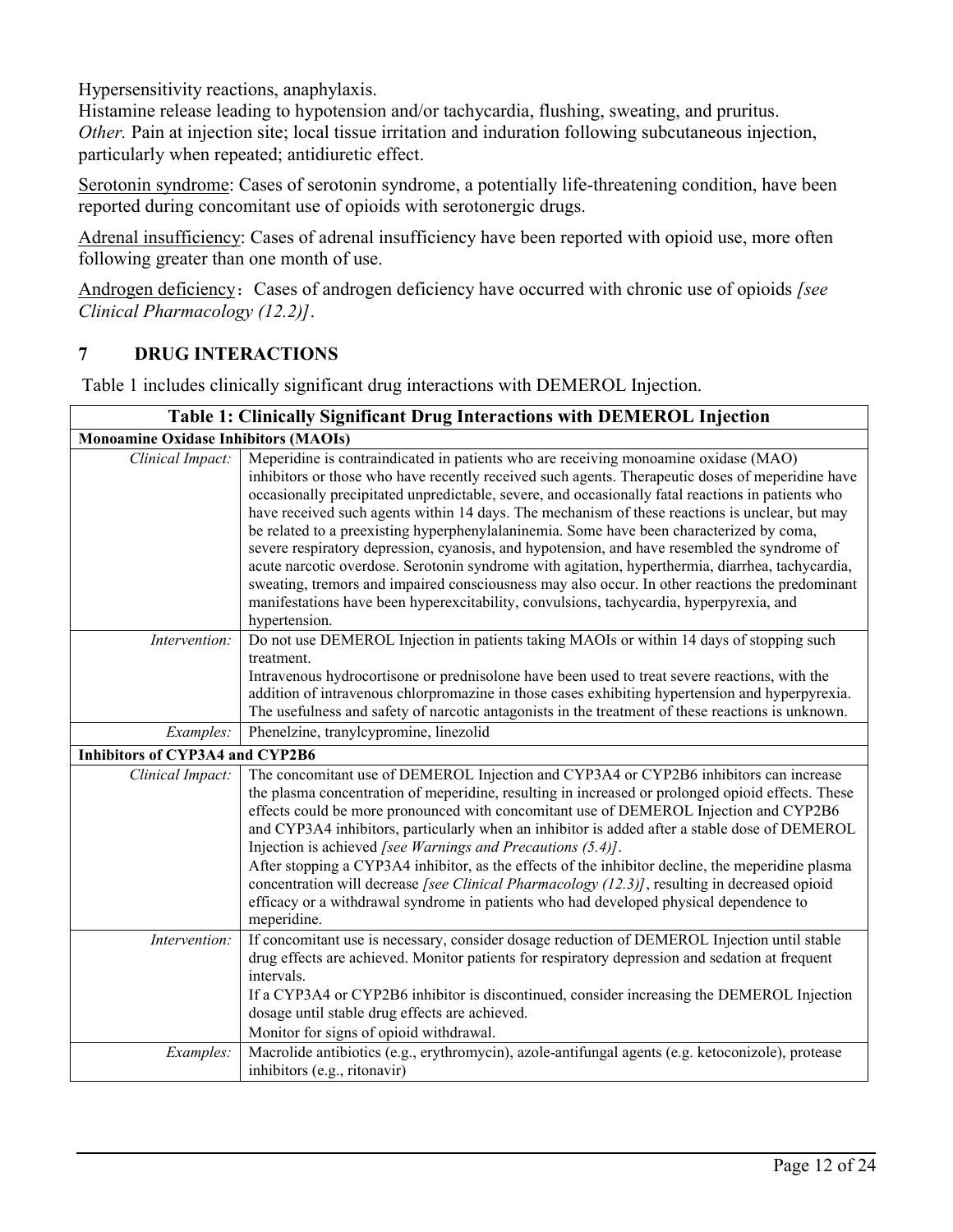| Table 1: Clinically Significant Drug Interactions with DEMEROL Injection |                                                                                                                                                                                                                                                                                                                                                                                                                                                                                                                                                                                                                                                                                  |  |  |
|--------------------------------------------------------------------------|----------------------------------------------------------------------------------------------------------------------------------------------------------------------------------------------------------------------------------------------------------------------------------------------------------------------------------------------------------------------------------------------------------------------------------------------------------------------------------------------------------------------------------------------------------------------------------------------------------------------------------------------------------------------------------|--|--|
| <b>CYP3A4 and CYP2B6 Inducers</b>                                        |                                                                                                                                                                                                                                                                                                                                                                                                                                                                                                                                                                                                                                                                                  |  |  |
| Clinical Impact:                                                         | The concomitant use of DEMEROL Injection and CYP3A4 inducers, or CYP2B6 inducers can<br>decrease the plasma concentration of meperidine [see Clinical Pharmacology (12.3)], resulting in<br>decreased efficacy or onset of a withdrawal syndrome in patients who have developed physical<br>dependence to meperidine [see Warnings and Precautions (5.4)].<br>After stopping a CYP3A4 or CYP2B6 inducer, as the effects of the inducer decline, the<br>meperidine plasma concentration will increase [see Clinical Pharmacology (12.3)], which could<br>increase or prolong both the therapeutic effects and adverse reactions, and may cause serious<br>respiratory depression. |  |  |
| Intervention:                                                            | If concomitant use is necessary, consider increasing the DEMEROL Injection dosage until stable<br>drug effects are achieved. Monitor for signs of opioid withdrawal. If a CYP3A4 or CYP2B6<br>inducer is discontinued, consider DEMEROL Injection dosage reduction and monitor for signs of<br>respiratory depression.                                                                                                                                                                                                                                                                                                                                                           |  |  |
| Examples:                                                                | Rifampin, carbamazepine, phenytoin                                                                                                                                                                                                                                                                                                                                                                                                                                                                                                                                                                                                                                               |  |  |
|                                                                          | Benzodiazepines and Other Central Nervous System (CNS) Depressants                                                                                                                                                                                                                                                                                                                                                                                                                                                                                                                                                                                                               |  |  |
| Clinical Impact:<br>Intervention:                                        | Due to additive pharmacologic effect, the concomitant use of benzodiazepines or other CNS<br>depressants, including alcohol, can increase the risk of hypotension respiratory depression,<br>profound sedation, coma, and death.<br>Reserve concomitant prescribing of these drugs for use in patients for whom alternative treatment                                                                                                                                                                                                                                                                                                                                            |  |  |
| Examples:                                                                | options are inadequate. Limit dosages and durations to the minimum required. Follow patients<br>closely for signs of respiratory depression and sedation [see Warnings and Precautions (5.5)].<br>Benzodiazepines and other sedatives/hypnotics, anxiolytics, tranquilizers, muscle relaxants,                                                                                                                                                                                                                                                                                                                                                                                   |  |  |
|                                                                          | general anesthetics, antipsychotics, other opioids, alcohol.                                                                                                                                                                                                                                                                                                                                                                                                                                                                                                                                                                                                                     |  |  |
| <b>Serotonergic Drugs</b>                                                |                                                                                                                                                                                                                                                                                                                                                                                                                                                                                                                                                                                                                                                                                  |  |  |
| Clinical Impact:                                                         | The concomitant use of opioids with other drugs that affect the serotonergic neurotransmitter<br>system has resulted in serotonin syndrome [see Warnings and Precautions (5.7)].                                                                                                                                                                                                                                                                                                                                                                                                                                                                                                 |  |  |
| Intervention:                                                            | If concomitant use is warranted, carefully observe the patient, particularly during treatment<br>initiation and dose adjustment. Discontinue DEMEROL Injection if serotonin syndrome is<br>suspected.                                                                                                                                                                                                                                                                                                                                                                                                                                                                            |  |  |
| Examples:                                                                | Selective serotonin reuptake inhibitors (SSRIs), serotonin and norepinephrine reuptake inhibitors<br>(SNRIs), tricyclic antidepressants (TCAs), triptans, 5-HT3 receptor antagonists, drugs that affect<br>the serotonin neurotransmitter system (e.g., mirtazapine, trazodone, tramadol), certain muscle<br>relaxants (i.e., cyclobenzaprine, metaxalone), monoamine oxidase (MAO) inhibitors (those<br>intended to treat psychiatric disorders and also others, such as linezolid and intravenous<br>methylene blue).                                                                                                                                                          |  |  |
|                                                                          | Mixed Agonist/Antagonist and Partial Agonist Opioid Analgesics                                                                                                                                                                                                                                                                                                                                                                                                                                                                                                                                                                                                                   |  |  |
| Clinical Impact:                                                         | May reduce the analgesic effect of DEMEROL Injection and/or precipitate withdrawal<br>symptoms.                                                                                                                                                                                                                                                                                                                                                                                                                                                                                                                                                                                  |  |  |
| Intervention:                                                            | Avoid concomitant use.                                                                                                                                                                                                                                                                                                                                                                                                                                                                                                                                                                                                                                                           |  |  |
| Examples:                                                                | Butorphanol, nalbuphine, pentazocine, buprenorphine.                                                                                                                                                                                                                                                                                                                                                                                                                                                                                                                                                                                                                             |  |  |
| <b>Muscle Relaxants</b>                                                  |                                                                                                                                                                                                                                                                                                                                                                                                                                                                                                                                                                                                                                                                                  |  |  |
| Clinical Impact:                                                         | Meperidine may enhance the neuromuscular blocking action of skeletal muscle relaxants and<br>produce an increased degree of respiratory depression.                                                                                                                                                                                                                                                                                                                                                                                                                                                                                                                              |  |  |
| Intervention:                                                            | Monitor patients for signs of respiratory depression that may be greater than otherwise expected<br>and decrease the dosage of DEMEROL Injection and/or the muscle relaxant as necessary.                                                                                                                                                                                                                                                                                                                                                                                                                                                                                        |  |  |
| <b>Diuretics</b>                                                         |                                                                                                                                                                                                                                                                                                                                                                                                                                                                                                                                                                                                                                                                                  |  |  |
| Clinical Impact:                                                         | Opioids can reduce the efficacy of diuretics by inducing the release of antidiuretic hormone.                                                                                                                                                                                                                                                                                                                                                                                                                                                                                                                                                                                    |  |  |
| Intervention:                                                            | Monitor patients for signs of diminished diuresis and/or effects on blood pressure and increase the<br>dosage of the diuretic as needed.                                                                                                                                                                                                                                                                                                                                                                                                                                                                                                                                         |  |  |
| <b>Anticholinergic Drugs</b>                                             |                                                                                                                                                                                                                                                                                                                                                                                                                                                                                                                                                                                                                                                                                  |  |  |
| Clinical Impact:                                                         | The concomitant use of anticholinergic drugs may increase risk of urinary retention and/or severe<br>constipation, which may lead to paralytic ileus.                                                                                                                                                                                                                                                                                                                                                                                                                                                                                                                            |  |  |
| Intervention:                                                            | Monitor patients for signs of urinary retention or reduced gastric motility when DEMEROL                                                                                                                                                                                                                                                                                                                                                                                                                                                                                                                                                                                         |  |  |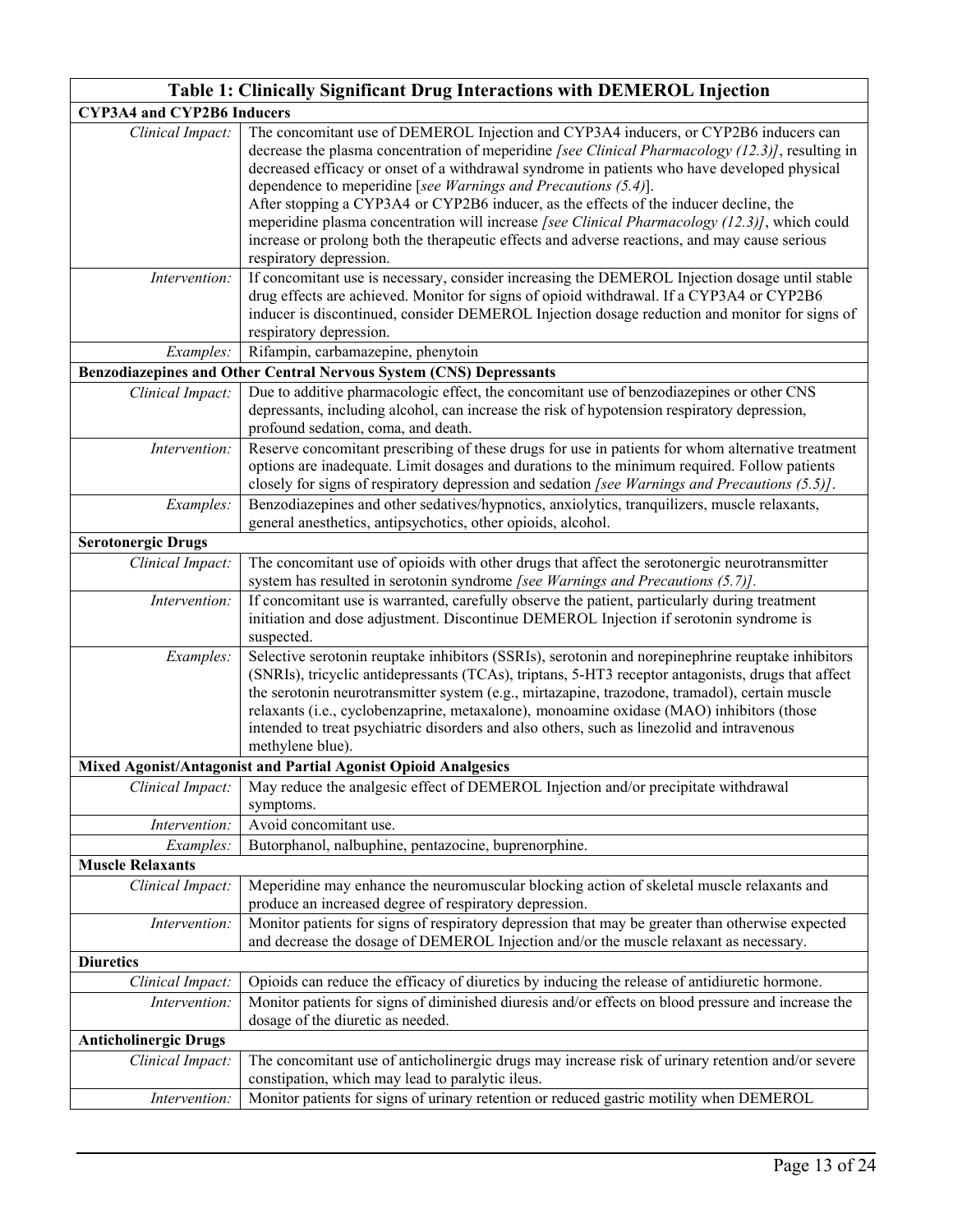| Table 1: Clinically Significant Drug Interactions with DEMEROL Injection |                                                                                                                                                                                 |  |  |
|--------------------------------------------------------------------------|---------------------------------------------------------------------------------------------------------------------------------------------------------------------------------|--|--|
|                                                                          | Injection is used concomitantly with anticholinergic drugs.                                                                                                                     |  |  |
| Acyclovir                                                                |                                                                                                                                                                                 |  |  |
| Clinical Impact:                                                         | The concomitant use of acyclovir may increase the plasma concentrations of meperidine and its<br>metabolite, normeperidine.                                                     |  |  |
| Intervention:                                                            | If concomitant use of acyclovir and DEMEROL Injection is necessary, monitor patients for<br>respiratory depression and sedation at frequent intervals.                          |  |  |
| Cimetidine                                                               |                                                                                                                                                                                 |  |  |
| Clinical Impact:                                                         | The concomitant use of cimetidine may reduce the clearance and volume of distribution of<br>meperidine also the formation of the metabolite, normeperidine, in healthy subjects |  |  |
| Intervention:                                                            | If concomitant use cimetidine and DEMEROL Injection is necessary, monitor patients for<br>respiratory depression and sedation at frequent intervals.                            |  |  |

# **8 USE IN SPECIFIC POPULATIONS**

### **8.1 Pregnancy**

### Risk Summary

Prolonged use of opioid analgesics during pregnancy may cause neonatal opioid withdrawal syndrome. Available data with DEMEROL Injection are insufficient to inform a drug-associated risk for major birth defects and miscarriage. Formal animal reproduction studies have not been conducted with meperidine. Neural tube defects (exencephaly and cranioschisis) have been reported in hamsters administered a single bolus dose of meperidine during a critical period of organogenesis at 0.85 and 1.5 times the total human daily dose of 1200 mg. [*see Data*]

Adverse outcomes in pregnancy can occur regardless of the health of the mother or the use of medications. In the U.S. general population, the estimated background risk of major birth defects and miscarriage in clinically recognized pregnancies is 2-4% and 15-20%, respectively.

# Clinical Considerations

# *Fetal/Neonatal Adverse Reactions*

Prolonged use of opioid analgesics during pregnancy for medical or nonmedical purposes can result in physical dependence in the neonate and neonatal opioid withdrawal syndrome shortly after birth.

Neonatal opioid withdrawal syndrome presents as irritability, hyperactivity and abnormal sleep pattern, high pitched cry, tremor, vomiting, diarrhea, and failure to gain weight. The onset, duration, and severity of neonatal opioid withdrawal syndrome vary based on the specific opioid used, duration of use, timing and amount of last maternal use, and rate of elimination of the drug by the newborn. Observe newborns for symptoms of neonatal opioid withdrawal syndrome and manage accordingly *[see Warnings and Precautions (5.3)]*.

# *Labor or Delivery*

Opioids cross the placenta and may produce respiratory depression and psycho-physiologic effects in neonates. An opioid antagonist, such as naloxone, must be available for reversal of opioid-induced respiratory depression in the neonate. DEMEROL Injection is not recommended for use in pregnant women during or immediately prior to labor, when other analgesic techniques are more appropriate. Opioid analgesics, including DEMEROL Injection, can prolong labor through actions which temporarily reduce the strength, duration, and frequency of uterine contractions. However, this effect is not consistent and may be offset by an increased rate of cervical dilation, which tends to shorten labor. Monitor neonates exposed to opioid analgesics during labor for signs of excess sedation and respiratory depression.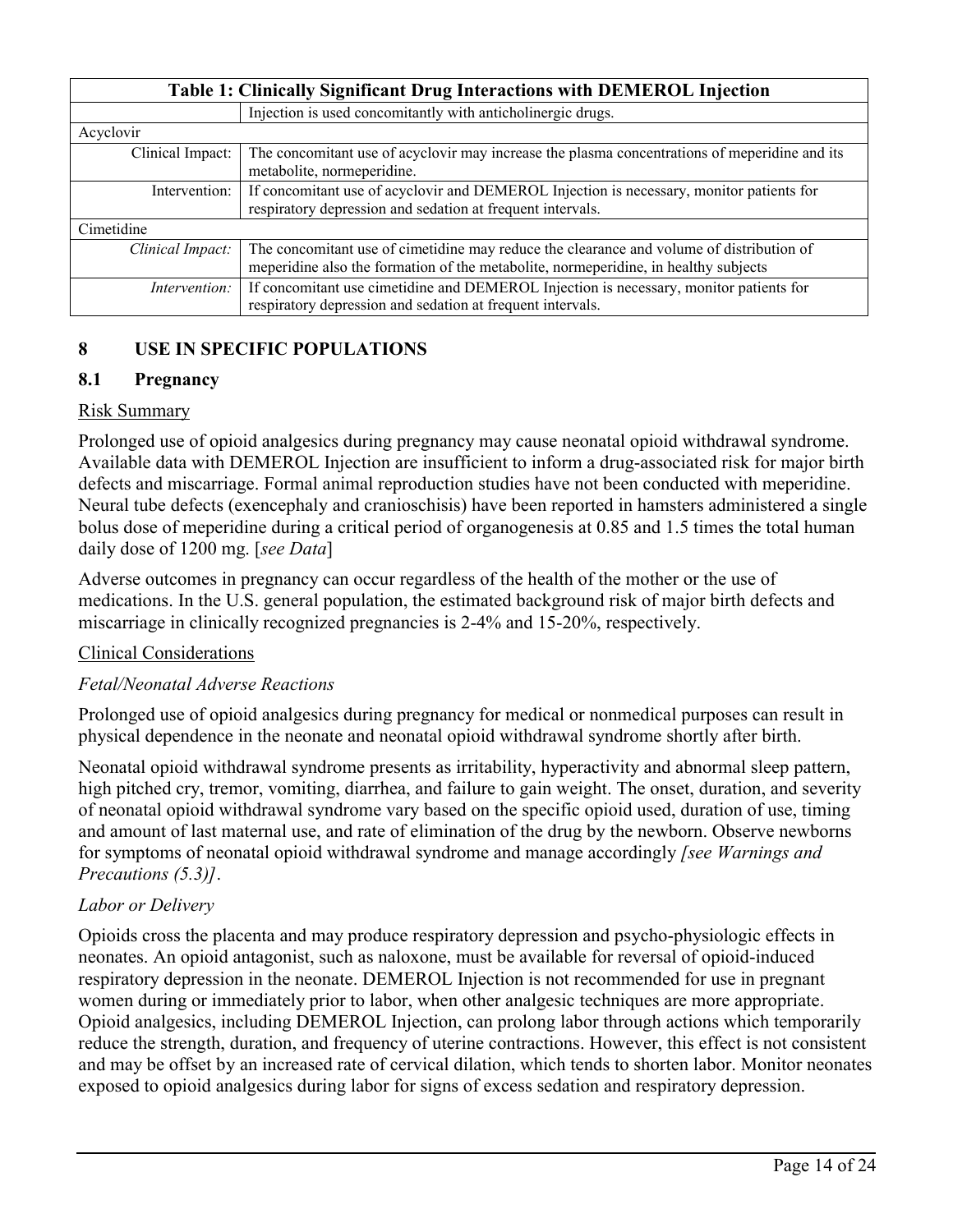# Data

### *Animal Data*

Formal reproductive and developmental toxicology studies for meperidine have not been completed.

In a published study, neural tube defects (exencephaly and cranioschisis) were noted following subcutaneous administration of meperidine hydrochloride (127 and 218 mg/kg, respectively) on Gestation Day 8 to pregnant hamsters (0.85 and 1.5 times the total daily dose of 1200 mg/day based on body surface area). The findings cannot be clearly attributed to maternal toxicity.

### **8.2 Lactation**

### Risk Summary

Meperidine appears in the milk of nursing mothers receiving the drug. The developmental and health benefits of breastfeeding should be considered along with the mother's clinical need for DEMEROL Injection and any potential adverse effects on the breastfed infant from DEMEROL Injection or from the underlying maternal condition.

### Clinical Considerations

Infants exposed to DEMEROL Injection through breast milk should be monitored for excess sedation and respiratory depression. Withdrawal symptoms can occur in breastfed infants when maternal administration of an opioid analgesic is stopped, or when breast-feeding is stopped.

### **8.3 Females and Males of Reproductive Potential**

### Infertility

Chronic use of opioids may cause reduced fertility in females and males of reproductive potential. It is not known whether these effects on fertility are reversible *[see Adverse Reactions (6), Clinical Pharmacology (12.2), Nonclinical Pharmacology (13.1)].*

### **8.4 Pediatric Use**

The safety and efficacy of DEMEROL Injection in patients less than 18 years of age have not been established.

The safety and effectiveness of meperidine in pediatric patients has not been established. Literature reports indicate that meperidine has a slower elimination rate in neonates and young infants compared to older children and adults. Neonates and young infants may also be more susceptible to the effects, especially the respiratory depressant effects. If meperidine use is contemplated in neonates or young infants, any potential benefits of the drug need to be weighed against the relative risk of the patient.

### **8.5 Geriatric Use**

Elderly patients (aged 65 years or older) may have increased sensitivity to meperidine. In general, use caution when selecting a dosage for an elderly patient, usually starting at the low end of the dosing range, reflecting the greater frequency of decreased hepatic, renal, or cardiac function and of concomitant disease or other drug therapy.

Respiratory depression is the chief risk for elderly patients treated with opioids, and has occurred after large initial doses were administered to patients who were not opioid-tolerant or when opioids were co-administered with other agents that depress respiration. Titrate the dosage of DEMEROL Injection slowly in geriatric patients and monitor closely for signs of central nervous system and respiratory depression *[see Warnings and Precautions (5.2)]*.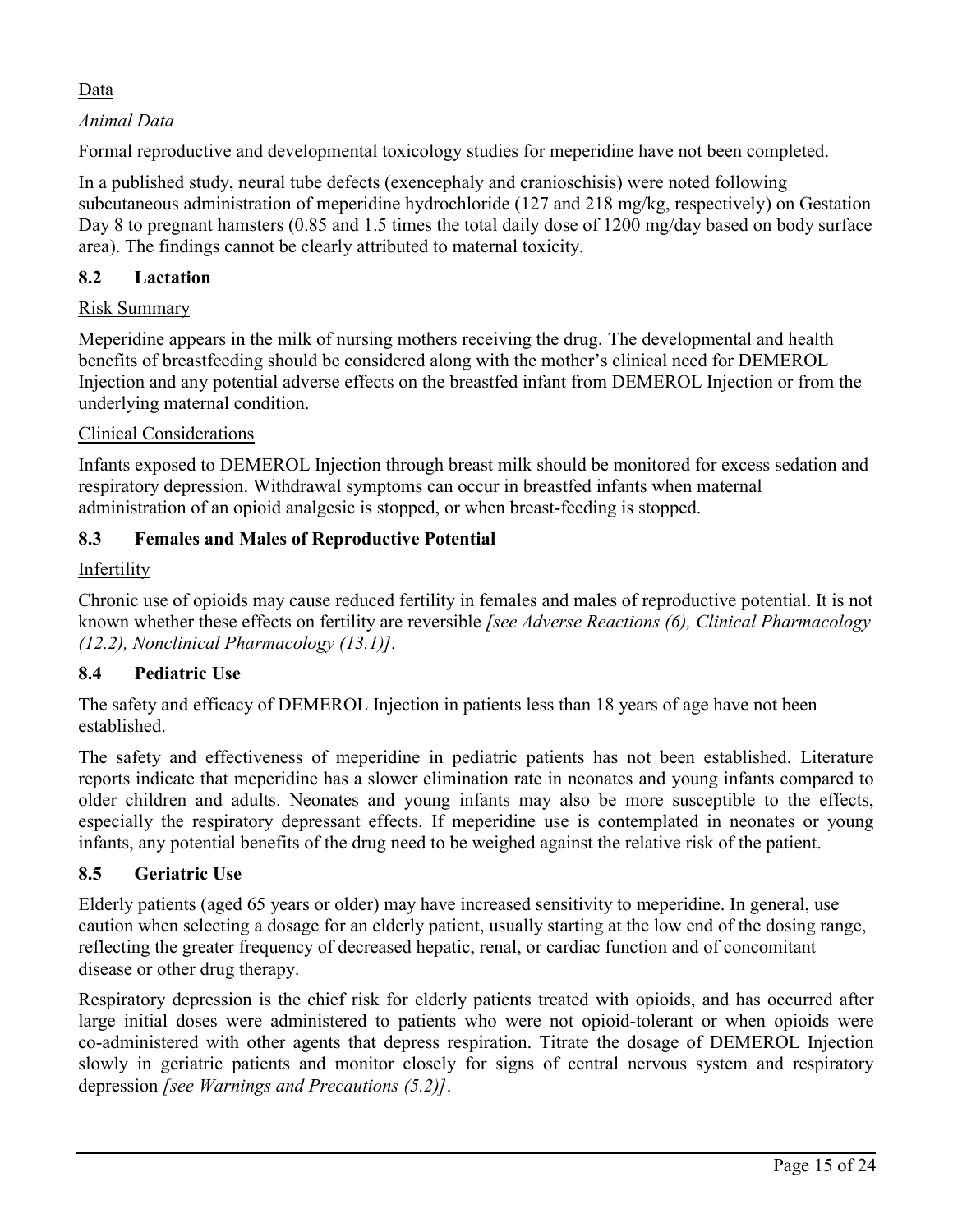Meperidine is known to be substantially excreted by the kidney, and the risk of adverse reactions to this drug may be greater in patients with impaired renal function. Because elderly patients are more likely to have decreased renal function, care should be taken in dose selection, and it may be useful to monitor renal function.

# **8.6 Hepatic Impairment**

Accumulation of meperidine and/or its active metabolite, normeperidine, can also occur in patients with hepatic impairment. Elevated serum levels have been reported to cause central nervous system excitatory effects. Meperidine should therefore be used with caution in patients with hepatic impairment. Titrate the dosage of DEMEROL Injection slowly in patients with hepatic impairment and monitor closely for signs of central nervous system and respiratory depression.

# **8.7 Renal Impairment**

Accumulation of meperidine and/or its active metabolite, normeperidine, can occur in patients with renal impairment. Meperidine should therefore be used with caution in patients with renal impairment. Titrate the dosage of DEMEROL Injection slowly in patients with renal impairment and monitor closely for signs of central nervous system and respiratory depression.

# **9 DRUG ABUSE AND DEPENDENCE**

# **9.1 Controlled Substance**

DEMEROL Injection contains meperidine, a Schedule II controlled substance.

# **9.2 Abuse**

DEMEROL Injection contains meperidine, a substance with a high potential for abuse similar to other opioids including fentanyl, hydrocodone, hydromorphone, methadone, morphine, oxycodone, oxymorphone, and tapentadol. DEMEROL Injection can be abused and is subject to misuse, addiction, and criminal diversion *[see Warnings and Precautions (5.1)].*

All patients treated with opioids require careful monitoring for signs of abuse and addiction, since use of opioid analgesic products carries the risk of addiction even under appropriate medical use.

Prescription drug abuse is the intentional non-therapeutic use of a prescription drug, even once, for its rewarding psychological or physiological effects.

Drug addiction is a cluster of behavioral, cognitive, and physiological phenomena that develop after repeated substance use and includes a strong desire to take the drug, difficulties in controlling its use, persisting in its use despite harmful consequences, a higher priority given to drug use than to other activities and obligations, increased tolerance, and sometimes a physical withdrawal.

"Drug-seeking" behavior is very common in persons with substance use disorders. Drug-seeking tactics include emergency calls or visits near the end of office hours, refusal to undergo appropriate examination, testing, or referral, repeated "loss" of prescriptions, tampering with prescriptions, and reluctance to provide prior medical records or contact information for other treating health care provider(s). "Doctor shopping" (visiting multiple prescribers to obtain additional prescriptions) is common among drug abusers and people suffering from untreated addiction. Preoccupation with achieving adequate pain relief can be appropriate behavior in a patient with poor pain control.

Abuse and addiction are separate and distinct from physical dependence and tolerance. Health care providers should be aware that addiction may not be accompanied by concurrent tolerance and symptoms of physical dependence in all addicts. In addition, abuse of opioids can occur in the absence of true addiction.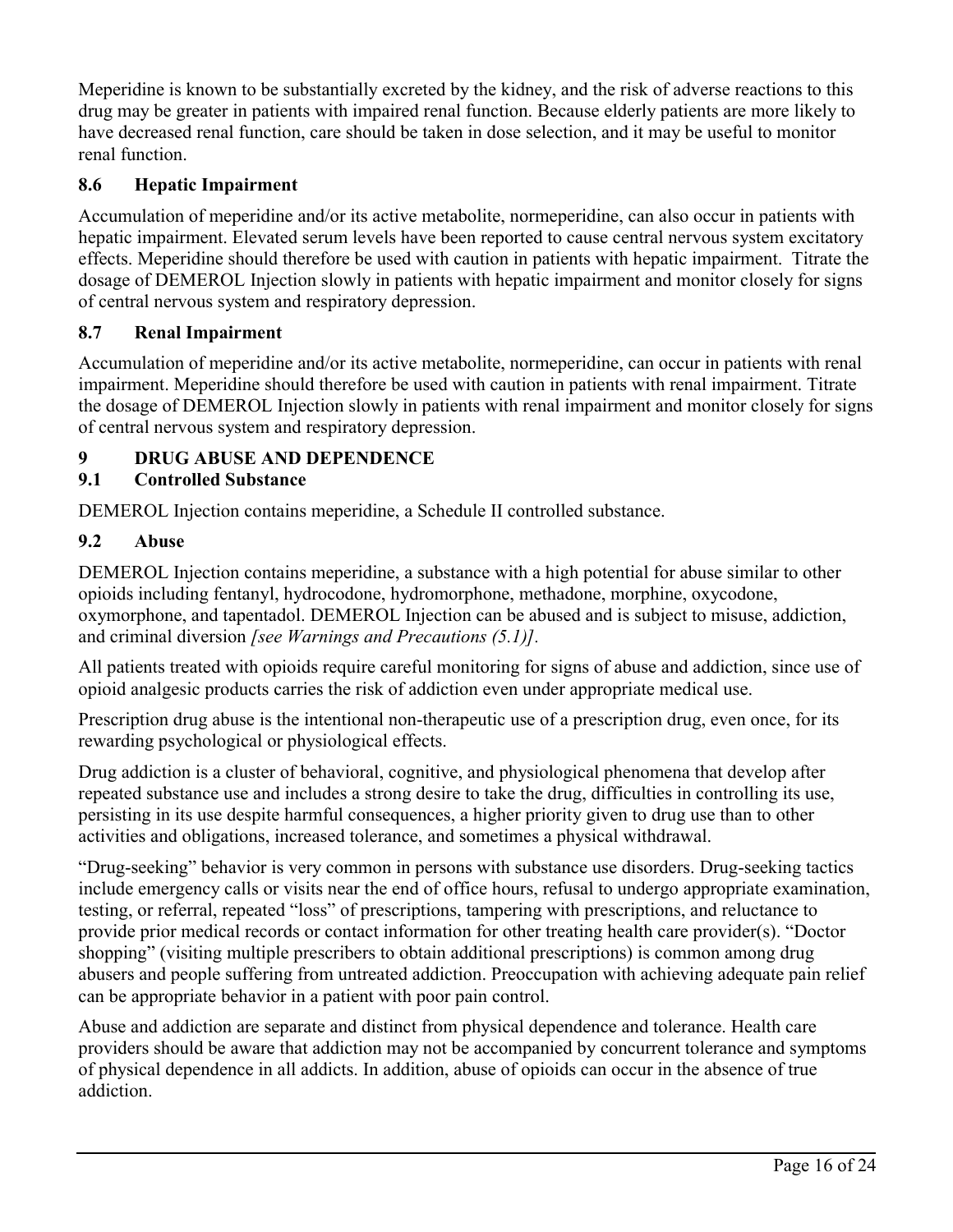DEMEROL Injection, like other opioids, can be diverted for non-medical use into illicit channels of distribution. Careful record-keeping of prescribing information, including quantity, frequency, and renewal requests, as required by state and federal law, is strongly advised.

Proper assessment of the patient, proper prescribing practices, periodic re-evaluation of therapy, and proper dispensing and storage are appropriate measures that help to limit abuse of opioid drugs.

# Risks Specific to Abuse of DEMEROL Injection

Abuse of DEMEROL Injection poses a risk of overdose and death. The risk is increased with concurrent abuse of DEMEROL Injection with alcohol and other central nervous system depressants.

Parenteral drug abuse is commonly associated with transmission of infectious diseases such as hepatitis and HIV.

# **9.3 Dependence**

Both tolerance and physical dependence can develop during chronic opioid therapy. Tolerance is the need for increasing doses of opioids to maintain a defined effect such as analgesia (in the absence of disease progression or other external factors). Tolerance may occur to both the desired and undesired effects of drugs, and may develop at different rates for different effects.

Physical dependence results in withdrawal symptoms after abrupt discontinuation or a significant dosage reduction of a drug. Withdrawal also may be precipitated through the administration of drugs with opioid antagonist activity (e.g., naloxone, nalmefene), mixed agonist/antagonist analgesics (e.g., pentazocine, butorphanol, nalbuphine), or partial agonists (e.g., buprenorphine). Physical dependence may not occur to a clinically significant degree until after several days to weeks of continued opioid usage.

DEMEROL Injection should not be abruptly discontinued *[see Dosage and Administration (2.4)]*. If DEMEROL Injection is abruptly discontinued in a physically-dependent patient, a withdrawal syndrome may occur. Some or all of the following can characterize this syndrome: restlessness, lacrimation, rhinorrhea, yawning, perspiration, chills, myalgia, and mydriasis. Other signs and symptoms also may develop, including: irritability, anxiety, backache, joint pain, weakness, abdominal cramps, insomnia, nausea, anorexia, vomiting, diarrhea, or increased blood pressure, respiratory rate, or heart rate.

Infants born to mothers physically dependent on opioids will also be physically dependent and may exhibit respiratory difficulties and withdrawal signs *[see Use in Specific Populations (8.1)]*.

# **10 OVERDOSAGE**

# Clinical Presentation

Acute overdose with DEMEROL Injection can be manifested by respiratory depression, somnolence progressing to stupor or coma, skeletal muscle flaccidity, cold and clammy skin, constricted pupils, and, in some cases, pulmonary edema, bradycardia, hypotension, partial or complete airway obstruction, atypical snoring, and death. Marked mydriasis rather than miosis may be seen with hypoxia in overdose situations *[see Clinical Pharmacology (12.2)]*. In severe overdose, particularly by the intravenous route, apnea, circulatory collapse, cardiac arrest, and death may occur.

Accumulation of normeperidine as in chronic use or possibly following introduction of a concomitant CYP3A4 inducer presents as excitatory syndrome including hallucinations, tremors, muscle twitches, dilated pupils, hyperactive reflexes, and convulsions.

# Treatment of Overdose

In case of overdose, priorities are the reestablishment of a patent and protected airway and institution of assisted or controlled ventilation, if needed. Employ other supportive measures (including oxygen and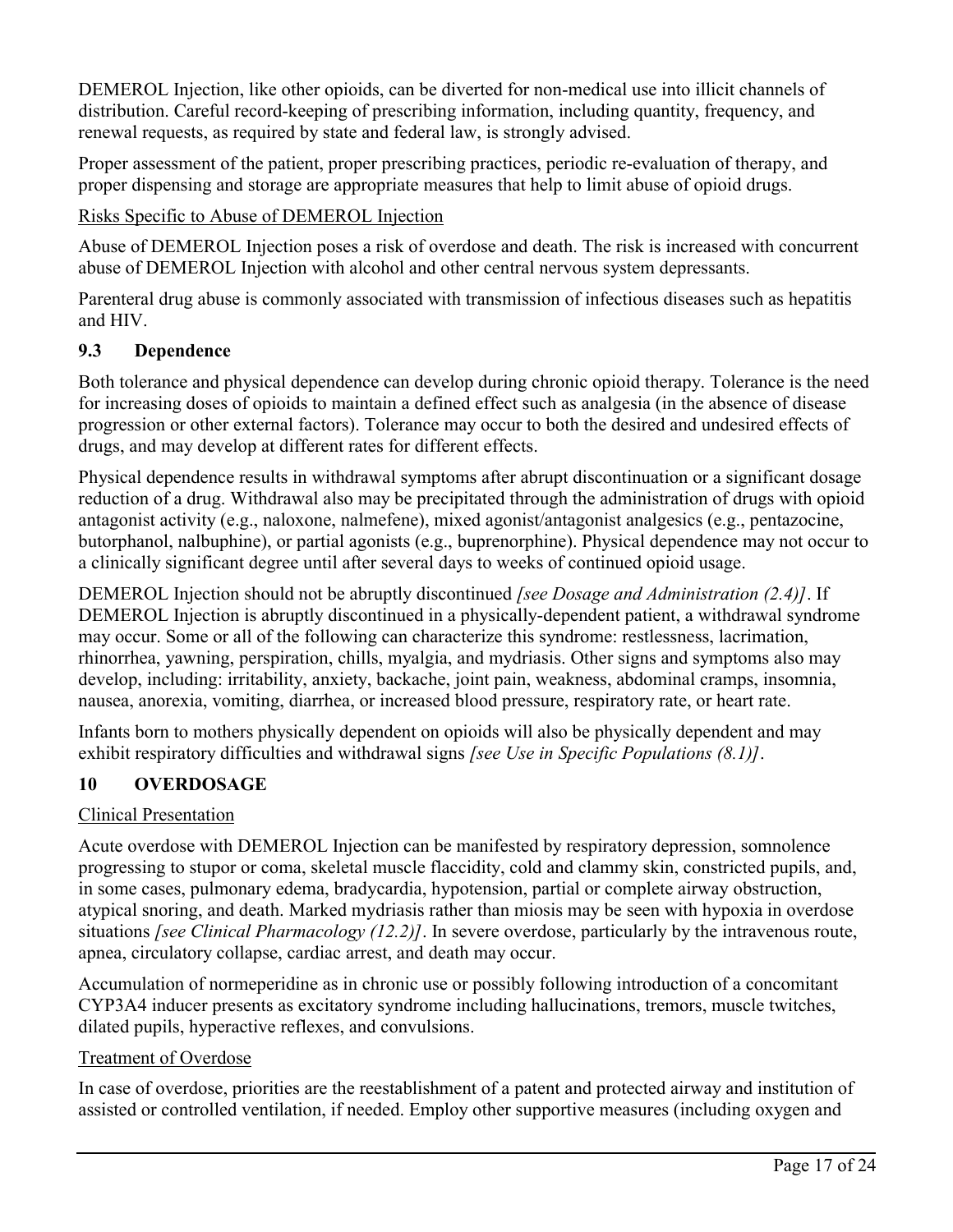vasopressors) in the management of circulatory shock and pulmonary edema as indicated. Cardiac arrest or arrhythmias will require advanced life-support techniques.

The opioid antagonists, naloxone or nalmefene, are specific antidotes to respiratory depression resulting from opioid overdose. For clinically significant respiratory or circulatory depression secondary to meperidine overdose, administer an opioid antagonist. Opioid antagonists should not be administered in the absence of clinically significant respiratory or circulatory depression secondary to meperidine overdose.

Because the duration of opioid reversal is expected to be less than the duration of action of meperidine in DEMEROL Injection, carefully monitor the patient until spontaneous respiration is reliably re-established. If the response to an opioid antagonist is suboptimal or only brief in nature, administer additional antagonist as directed by the product's prescribing information.

In an individual physically dependent on opioids, administration of the recommended usual dosage of the antagonist will precipitate an acute withdrawal syndrome. The severity of the withdrawal symptoms experienced will depend on the degree of physical dependence and the dose of the antagonist administered. If a decision is made to treat serious respiratory depression in the physically dependent patient, administration of the antagonist should be begun with care and by titration with smaller than usual doses of the antagonist.

# **11 DESCRIPTION**

DEMEROL (meperidine hydrochloride, USP) Injection is an opioid agonist, available for intramuscular, intravenous, or subcutaneous administration. The chemical name is 4-Piperidinecarboxylic acid, 1-methyl-4-phenyl-,ethyl ester, hydrochloride. The molecular weight is 283,80. Its molecular formula is  $C_{15}H_{21}NO_2 \cdot HCl$ , and it has the following chemical structure.



Meperidine hydrochloride is a white crystalline substance with a melting point of 186° C to 189° C. It is readily soluble in water and has a neutral reaction and a slightly bitter taste. The solution is not decomposed by a short period of boiling.

DEMEROL INJECTION is available as Injectable for subcutaneous, intramuscular, or intravenous use, Carpuject Single-dose cartridge with Luer Lock for the Carpuject Syringe System: 25 mg/mL, 50 mg/mL, 75 mg/mL, and 100 mg/mL. Each mL of single-dose cartridge contains 25 mg, 50 mg, 75 mg or 100 mg of meperidine hydrochloride (equivalent to 21.79 mg, 43.58 mg, 65.36 mg or 87.15 mg of meperidine respectively), sodium chloride for isotonicity (only for the 25 mg), sodium hydroxide, and hydrochloric acid for pH adjustment, in water for injection.

Injectable, multiple-dose vials for subcutaneous, intramuscular, or intravenous use: 1,500 mg/30 mL (50 mg/mL) and 2,000 mg/20 mL (100 mg/mL). Each mL of vial contains 50 mg or 100 mg of meperidine hydrochloride (equivalent to 43.58 mg or 87.15 mg of meperidine respectively), 0.1% metacresol as a preservative, sodium hydroxide, and hydrochloric acid for pH adjustment, in water for injection.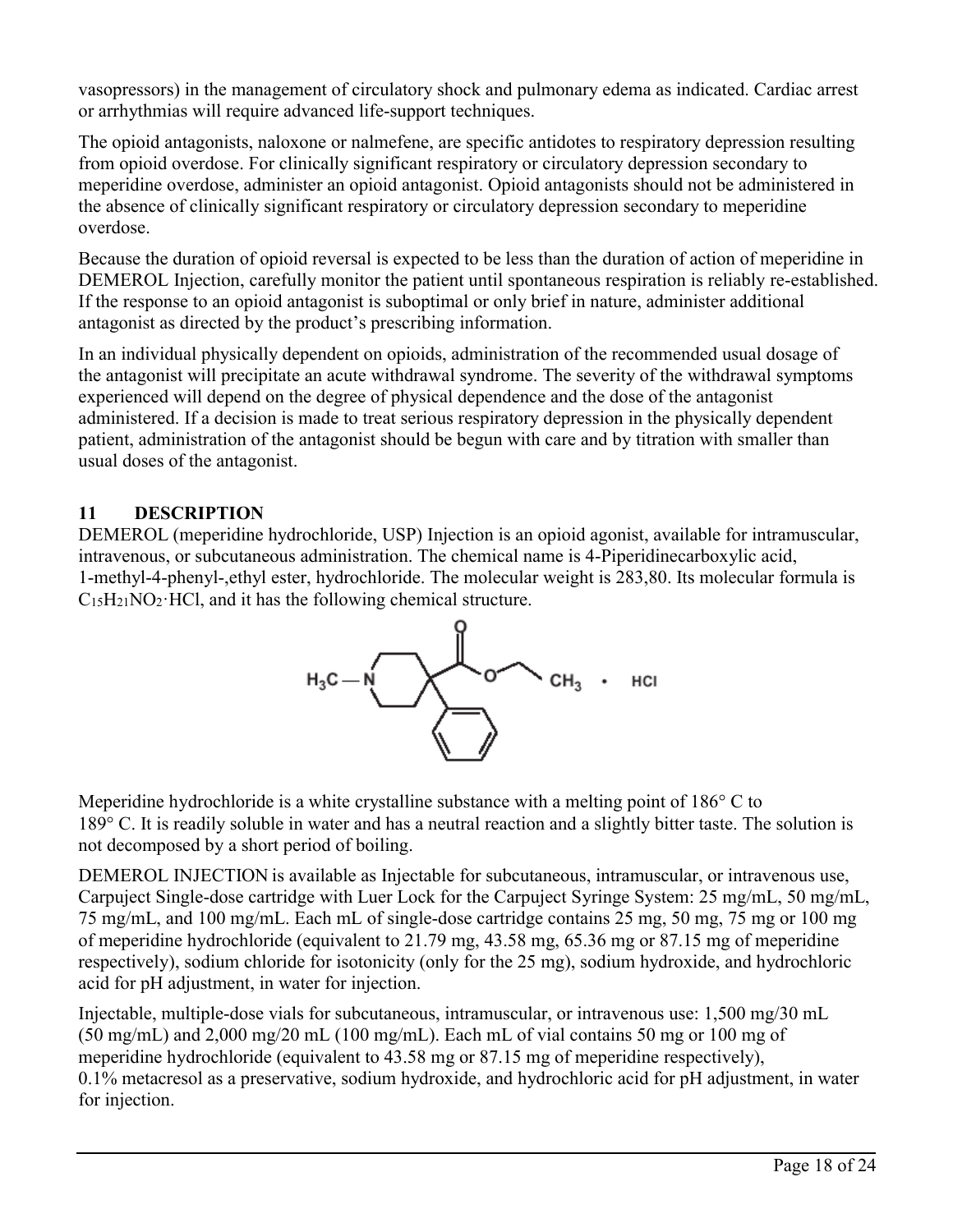Injectable for subcutaneous, intramuscular, or intravenous use, NexJect™ Single-dose Prefilled Syringe with Luer Lock: 25 mg/mL, 50 mg/mL, 75 mg/mL, and 100 mg/mL. Each mL contains 25 mg, 50 mg or 75 mg or 100 mg of meperidine hydrochloride (equivalent to 21.79 mg, 43.58 mg, 65.36 mg or 87.15 mg of meperidine respectively), sodium chloride for isotonicity (only for the 25 mg), sodium hydroxide, and hydrochloric acid for pH adjustment, in water for injection.

The pH of DEMEROL Injection solutions is adjusted between 3.5 and 6 with sodium hydroxide or hydrochloric acid.

DEMEROL Injection, brand of meperidine hydrochloride, 5 percent solution has a specific gravity of 1.0086 at 20°C and 10 percent solution, a specific gravity of 1.0165 at 20°C.

# **12 CLINICAL PHARMACOLOGY**

# **12.1 Mechanism of Action**

Meperidine hydrochloride is an opioid agonist with multiple actions qualitatively similar to those of morphine; the most prominent of these involve the central nervous system and organs composed of smooth muscle. The principal actions of therapeutic value are analgesia and sedation.

# **12.2 Pharmacodynamics**

# Effects on the Central Nervous System

Meperidine produces respiratory depression by direct action on brain stem respiratory centers. The respiratory depression involves a reduction in the responsiveness of the brain stem respiratory centers to both increases in carbon dioxide tension and electrical stimulation.

Meperidine causes miosis, even in total darkness. Pinpoint pupils are a sign of opioid overdose but are not pathognomonic (e.g., pontine lesions of hemorrhagic or ischemic origins may produce similar findings). Marked mydriasis rather than miosis may be seen due to hypoxia in overdose situations.

# Effects on the Gastrointestinal Tract and Other Smooth Muscle

Meperidine causes a reduction in motility associated with an increase in smooth muscle tone in the antrum of the stomach duodenum. Digestion of food in the small intestine is delayed and propulsive contractions are decreased. Propulsive peristaltic waves in the colon are decreased, while tone may be increased to the point of spasm, resulting in constipation. Other opioid-induced effects may include a reduction in biliary and pancreatic secretions, spasm of sphincter of Oddi, and transient elevations in serum amylase.

# Effects of the Cardiovascular System

Meperidine produces peripheral vasodilation which may result in orthostatic hypotension or syncope. Manifestations of histamine release and/or peripheral vasodilation may include pruritus, flushing, red eyes, and sweating and/or orthostatic hypotension.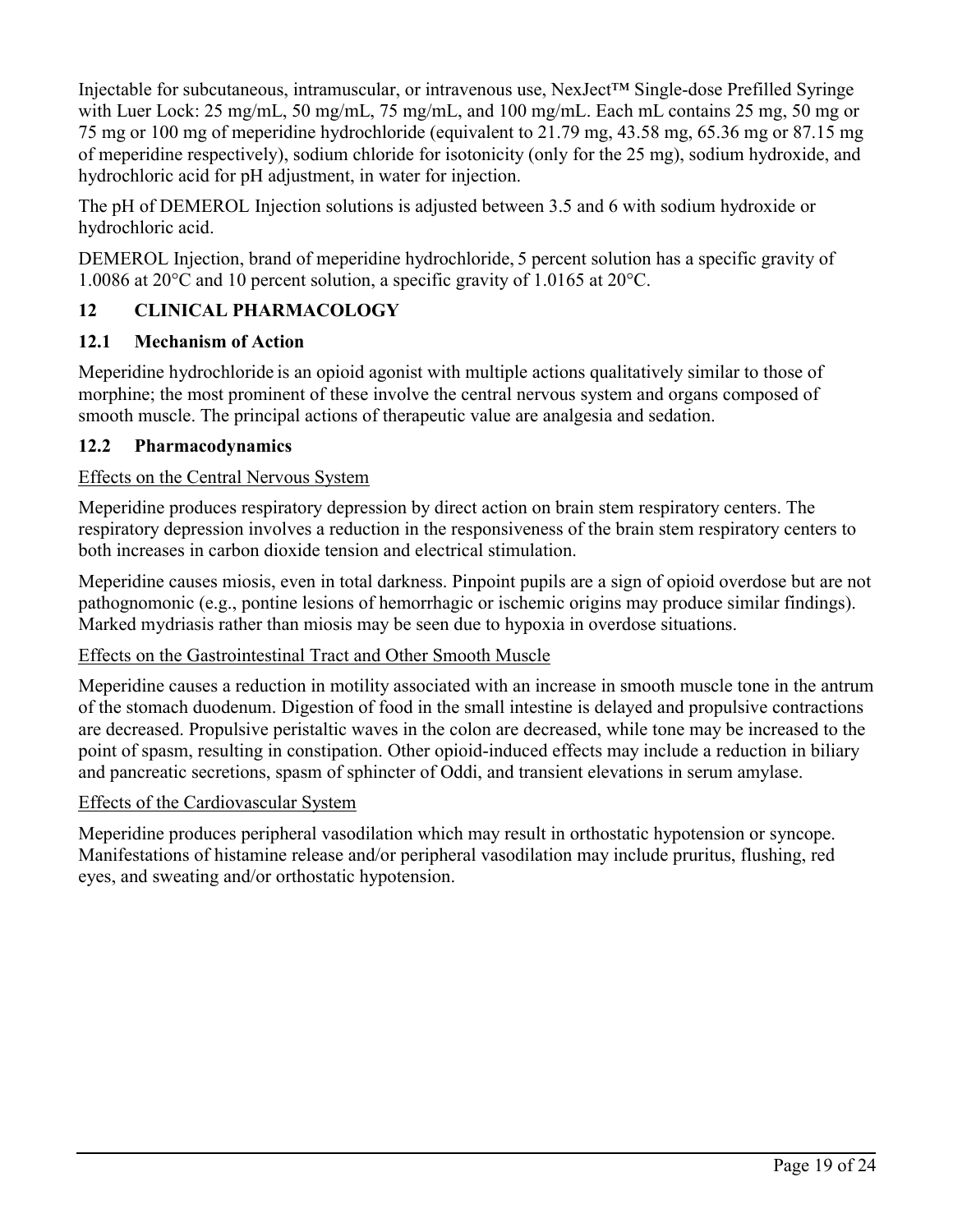### Effects on the Endocrine System

Opioids inhibit the secretion of adrenocorticotropic hormone (ACTH), cortisol, and luteinizing hormones (LH) in humans *[see Adverse Reactions (6)]*. They also stimulate prolactin, growth hormone (GH) secretion, and pancreatic secretion of insulin and glucagon.

Chronic use of opioids may influence the hypothalamic-pituitary-gonadal axis, leading to androgen deficiency that may manifest as low libido, impotence, erectile dysfunction, amenorrhea, or infertility. The causal role of opioids in the clinical syndrome of hypogonadism is unknown because the various medical, physical, lifestyle, and psychological stressors that may influence gonadal hormone levels have not been adequately controlled for in studies conducted to date *[see Adverse Reactions (6)]*.

#### Effects on the Immune System

Opioids have been shown to have a variety of effects on components of the immune system in *in vitro* and animal models. The clinical significance of these findings is unknown. Overall, the effects of opioids appear to be modestly immunosuppressive.

#### Concentration–Efficacy Relationships

The minimum effective analgesic concentration will vary widely among patients, especially among patients who have been previously treated with potent agonist opioids. The minimum effective analgesic concentration of meperidine for any individual patient may increase over time due to an increase in pain, the development of a new pain syndrome and/or the development of analgesic tolerance *[see Dosage and Administration (2.1, 2.3)]*.

Meperidine, in 60 mg to 80 mg parenteral doses, is approximately equivalent in analgesic effect to 10 mg of morphine. The onset of action is slightly more rapid than with morphine, and the duration of action is slightly shorter. Meperidine is significantly less effective by the oral than by the parenteral route, but the exact ratio of oral to parenteral effectiveness is unknown.

### Concentration–Adverse Reaction Relationships

There is a relationship between increasing meperidine plasma concentration and increasing frequency of dose-related opioid adverse reactions such as nausea, vomiting, CNS effects, and respiratory depression. In opioid-tolerant patients, the situation may be altered by the development of tolerance to opioid-related adverse reactions *[see Dosage and Administration (2.1, 2.3)]*.

### **12.3 Pharmacokinetics**

#### Elimination

The half-life of meperidine is 2 to 5 hours, and the half-life of normeperidine is 15 to 30 hours.

### Metabolism

Meperidine is metabolized through biotransformation. *In vitro* data show meperidine is metabolized to normeperidine in liver mainly by CYP3A4 and CYP2B6.

#### Hepatic Impairment

The elimination half-life is 3 to 8 hours in healthy volunteers and is 1.3 to 2 times greater in post-operative or cirrhotic patients.

#### Excretion

Meperidine and normeperidine are excreted by kidneys.

# Age

In clinical studies reported in the literature, changes in several pharmacokinetic parameters with increasing age have been observed. The initial volume of distribution and steady-state volume of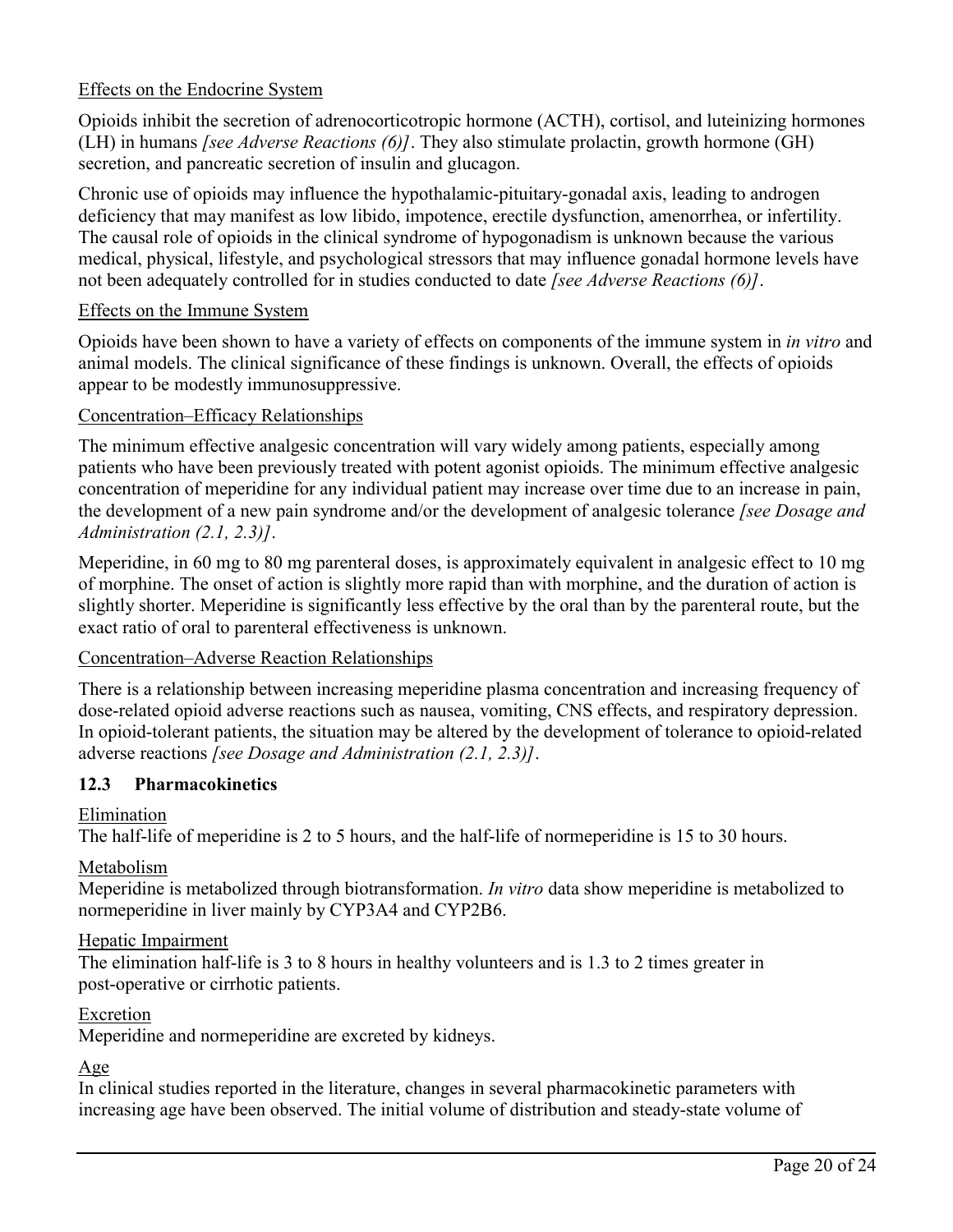distribution may be higher in elderly patients than in younger patients. The free fraction of meperidine in plasma may be higher in patients over 45 years of age than in younger patients.

Drug Interactions Studies

*Phenytoin:* The hepatic metabolism of meperidine may be enhanced by phenytoin. Concomitant administration resulted in reduced half-life and bioavailability with increased clearance of meperidine in healthy subjects; however, blood concentrations of normeperidine were increased *[see Drug Interactions (7)]*.

*Ritonavir:* Plasma concentrations of the active metabolite normeperidine may be increased by ritonavir *[see Drug Interactions (7)]*.

*Acyclovir:* Plasma concentrations of meperidine and its metabolite, normeperidine, may be increased by acyclovir *[see Drug Interactions (7)]*.

*Cimetidine:* Cimetidine reduced the clearance and volume of distribution of meperidine and also the formation of the metabolite, normeperidine, in healthy subjects *[see Drug Interactions (7)]*.

# **13 NONCLINICAL TOXICOLOGY**

### **13.1 Carcinogenesis, Mutagenesis, Impairment of Fertility**

#### **Carcinogenesis**

Long-term studies in animals to evaluate the carcinogenic potential of meperidine have not been conducted.

#### **Mutagenesis**

Studies in animals to evaluate the mutagenic potential of meperidine have not been conducted.

#### Impairment of Fertility

Studies to determine the effect of meperidine on fertility have not been conducted.

# **16 HOW SUPPLIED/STORAGE AND HANDLING**

### **For Parenteral Use**

Solutions of DEMEROL Injection for parenteral use are clear and colorless and are available as follows:

|                                           | <b>Concentration</b>             |
|-------------------------------------------|----------------------------------|
| <b>Unit of Sale</b>                       | (per total volume)               |
| NDC 0409-1181-30                          | $1,500 \text{ mg}/30 \text{ mL}$ |
| Carton of 1                               | $(50 \text{ mg/mL})$             |
| 30 mL fill in 30 mL Multiple-dose Vial    |                                  |
| <b>NDC 0409-1201-20</b>                   | $2,000 \text{ mg}/20 \text{ mL}$ |
| Carton of 1                               | $(100 \text{ mg/mL})$            |
| 20 mL fill in 20 mL Multiple-dose Vial    |                                  |
| NDC 0409-1176-30                          | $25 \text{ mg/mL}$               |
| Carton of 10                              |                                  |
| 1 mL fill in 2.5 mL Carpuject Single-dose |                                  |
| cartridge with Luer Lock                  |                                  |
| NDC 0409-1178-30                          | $50 \text{ mg/mL}$               |
| Carton of 10                              |                                  |
| 1 mL fill in 2.5 mL Carpuject Single-dose |                                  |
| cartridge with Luer Lock                  |                                  |
| NDC 0409-1179-30                          | $75 \text{ mg/mL}$               |
| Carton of 10                              |                                  |
| 1 mL fill in 2.5 mL Carpuject Single-dose |                                  |
| cartridge with Luer Lock                  |                                  |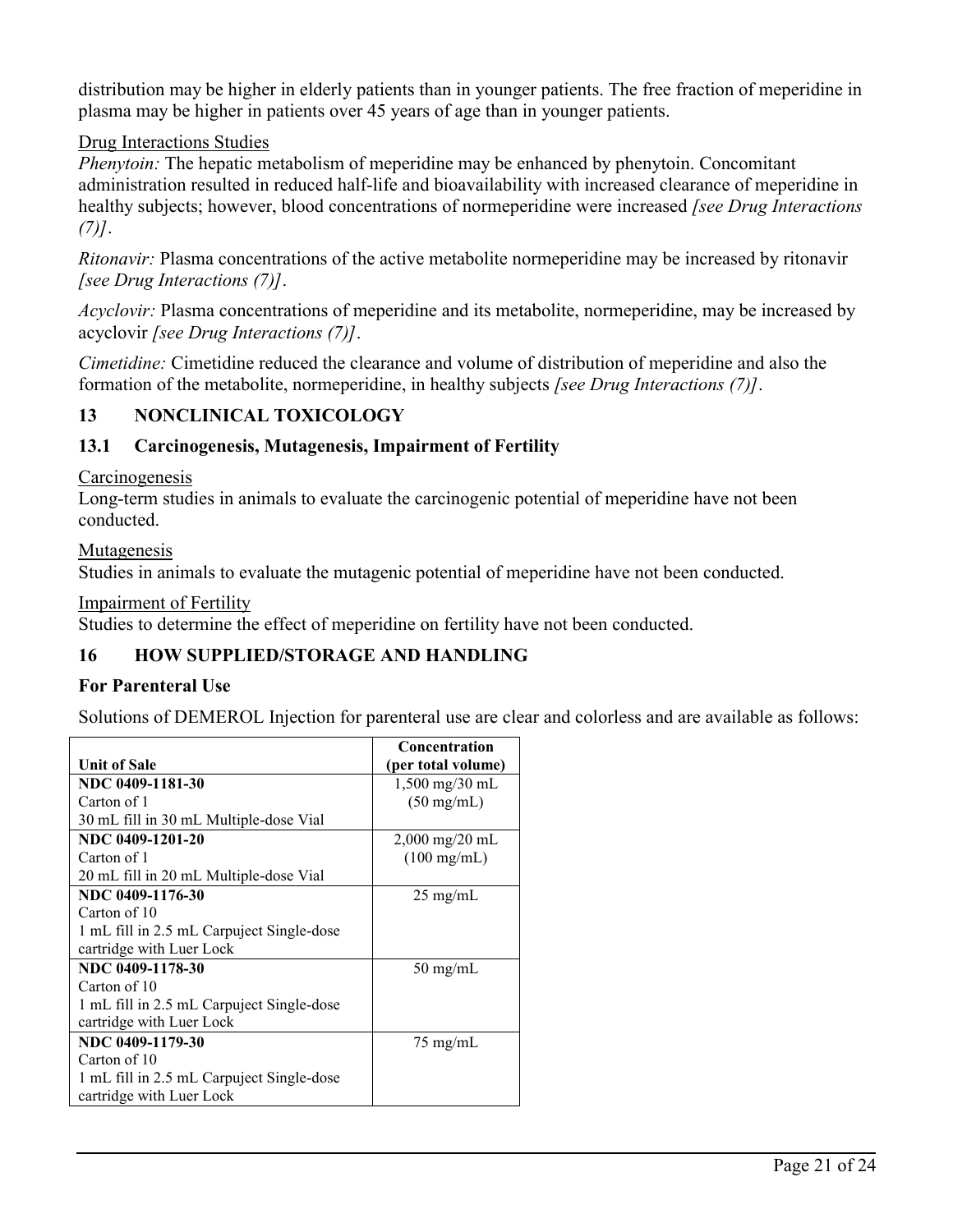|                                                                               | Concentration       |
|-------------------------------------------------------------------------------|---------------------|
| <b>Unit of Sale</b>                                                           | (per total volume)  |
| NDC 0409-1180-69                                                              | $100 \text{ mg/mL}$ |
| Carton of 10                                                                  |                     |
| 1 mL fill in 2.5 mL Carpuject Single-dose                                     |                     |
| cartridge with Luer Lock                                                      |                     |
| NDC 0409-1362-01                                                              | $25 \text{ mg/mL}$  |
| Clamshell of 10                                                               |                     |
| $1 \text{ mL fill in } 1.5 \text{ mL Next}$ NexJect <sup>TM</sup> Single-dose |                     |
| Prefilled Syringe with Luer Lock                                              |                     |
| NDC 0409-1418-01                                                              | $50 \text{ mg/mL}$  |
| Clamshell of 10                                                               |                     |
| $1 \text{ mL fill in } 1.5 \text{ mL Next}$ Nextect <sup>TM</sup> Single-dose |                     |
| Prefilled Syringe with Luer Lock                                              |                     |
| NDC 0409-2033-01                                                              | $75 \text{ mg/mL}$  |
| Clamshell of 10                                                               |                     |
| 1 mL fill in 1.5 mL NexJect™ Single-dose                                      |                     |
| Prefilled Syringe with Luer Lock                                              |                     |
| NDC 0409-1377-01                                                              | $100 \text{ mg/mL}$ |
| Clamshell of 10                                                               |                     |
| 1 mL fill in 1.5 mL NexJect™ Single-dose                                      |                     |
| Prefilled Syringe with Luer Lock                                              |                     |

Carpuject are packaged in a Slim-Pak tamper detection package. Note that a needle is not included.

Store at 20 to 25°C (68 to 77°F). [See USP Controlled Room Temperature.]

DEMEROL is not a trademark of Hospira.

# **17 PATIENT COUNSELING INFORMATION**

#### Serotonin Syndrome

Inform patients that opioids could cause a rare but potentially life-threatening condition resulting from concomitant administration of serotonergic drugs. Warn patients of the symptoms of serotonin syndrome and to seek medical attention right away if symptoms develop. Instruct patients to inform their health care provider if they are taking, or plan to take serotonergic medications *[see Warnings and Precautions (5.7), Drug Interactions (7)]*.

### **Constipation**

Advise patients of the potential for severe constipation, including management instructions and when to seek medical attention *[see Adverse Reactions (6), Clinical Pharmacology (12.1)]*.

Distributed by Hospira, Inc., Lake Forest, IL 60045 USA



LAB-0846-6.0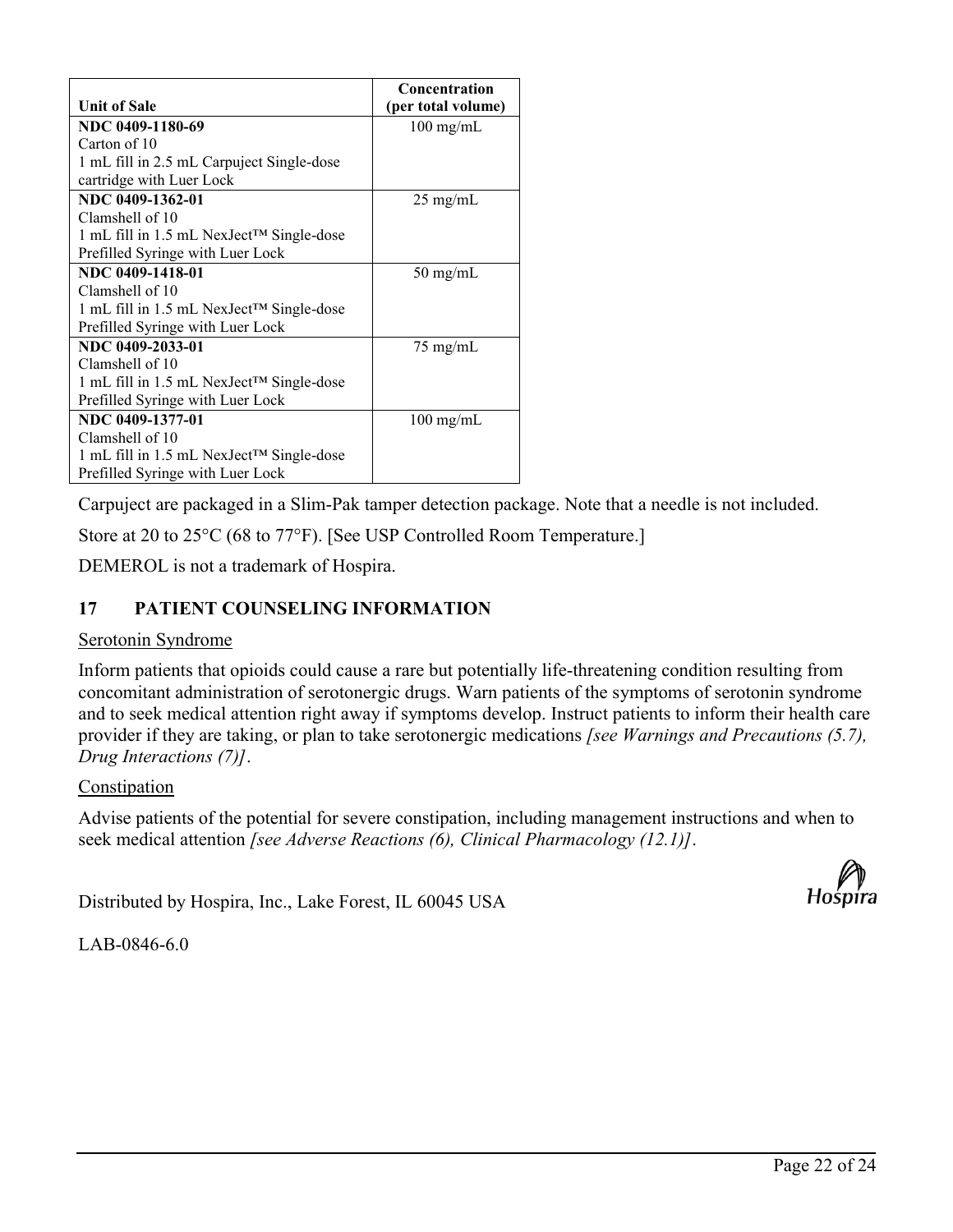#### **INSTRUCTIONS FOR USE**

### **To Use NexJect™ Syringe**

# Instructions for use - NexJect 1mL Prefilled Syringe